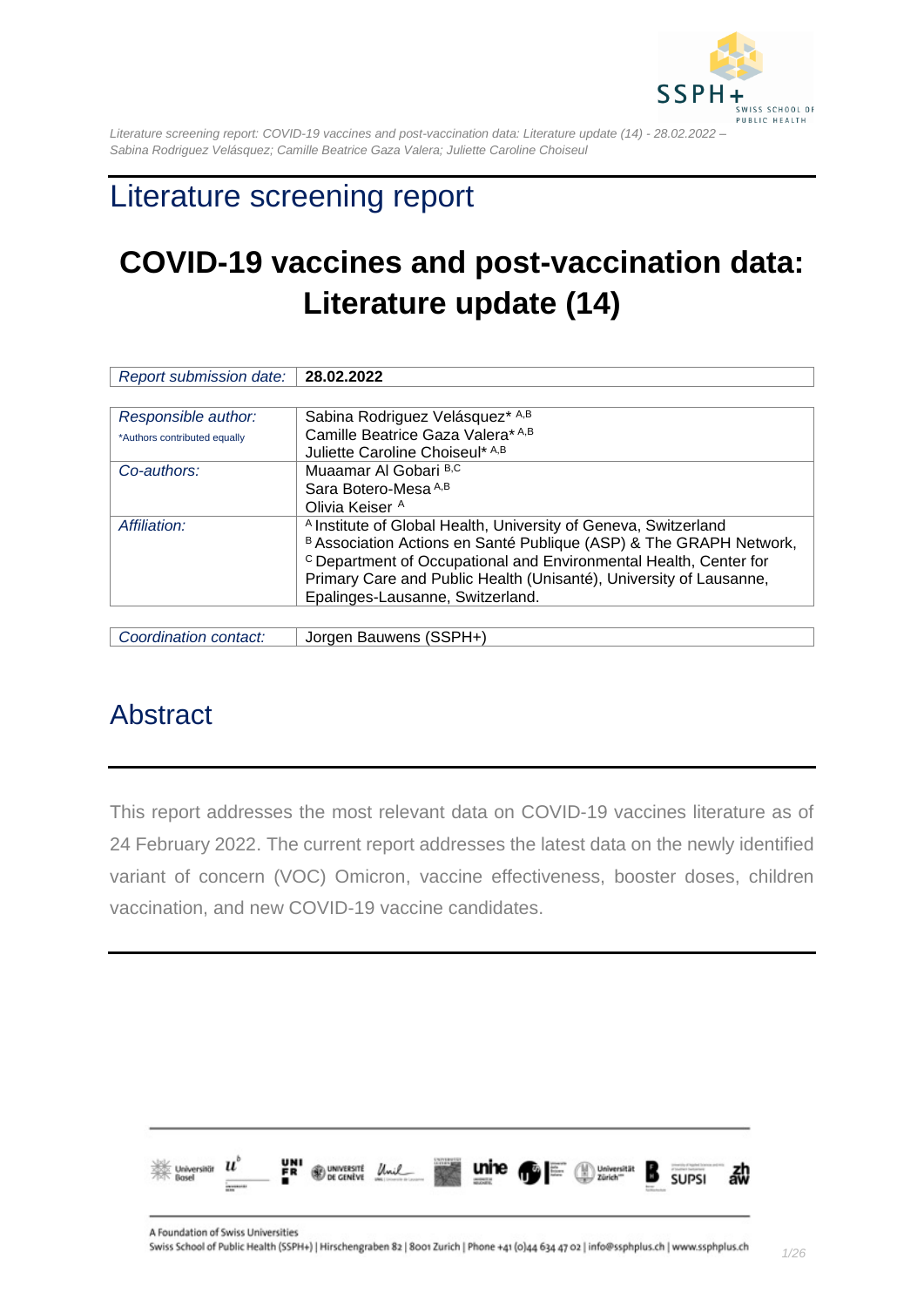

# <span id="page-1-0"></span>**Content**

| Abstract                                                                                   | $\mathbf{1}$   |
|--------------------------------------------------------------------------------------------|----------------|
| Content                                                                                    |                |
| Preamble                                                                                   |                |
| Background                                                                                 | 3              |
| Questions addressed                                                                        | 5              |
| Methodology                                                                                | 5              |
| <b>Results and Findings</b>                                                                | 6              |
| To what extent do COVID-19 vaccines protect against the Omicron variant (B.1.1.529)?       | 6              |
| <b>Effectiveness</b>                                                                       | 6              |
| <b>Breakthrough Infections</b>                                                             | 6              |
| Immunogenicity                                                                             | $\overline{7}$ |
| To what extent do booster doses protect against SARS-CoV-2 and Omicron?                    |                |
| Effectiveness                                                                              | 8              |
| Omicron                                                                                    | 9              |
| Duration of protection                                                                     |                |
| To what extent does a fourth COVID-19 vaccine dose protect against SARS-CoV-2 and Omicron? |                |
| What are the latest findings regarding transmission dynamics for the Omicron variant?      |                |
| What are the latest finding regarding COVID-19 vaccines in children?                       |                |
| Effectiveness                                                                              |                |
| Myocarditis                                                                                | 16             |
| What are the latest updates on SARS-CoV-2 vaccine candidates?                              |                |
| Sputnik V/ Sputnik Light:                                                                  |                |
| Clover/SCB-2019                                                                            |                |
| CHO Cell/ NVSI-06-07                                                                       |                |
| CureVac                                                                                    | 20             |
| SOBERANA/ABDALA                                                                            |                |
| Ad5V-nCoV/ Convidecia/ CanSino                                                             |                |
| <b>AKS-452</b>                                                                             | 21             |
| NDV-HXP-S                                                                                  | 22             |
| CoviVac                                                                                    | 23             |
| References                                                                                 |                |
|                                                                                            |                |

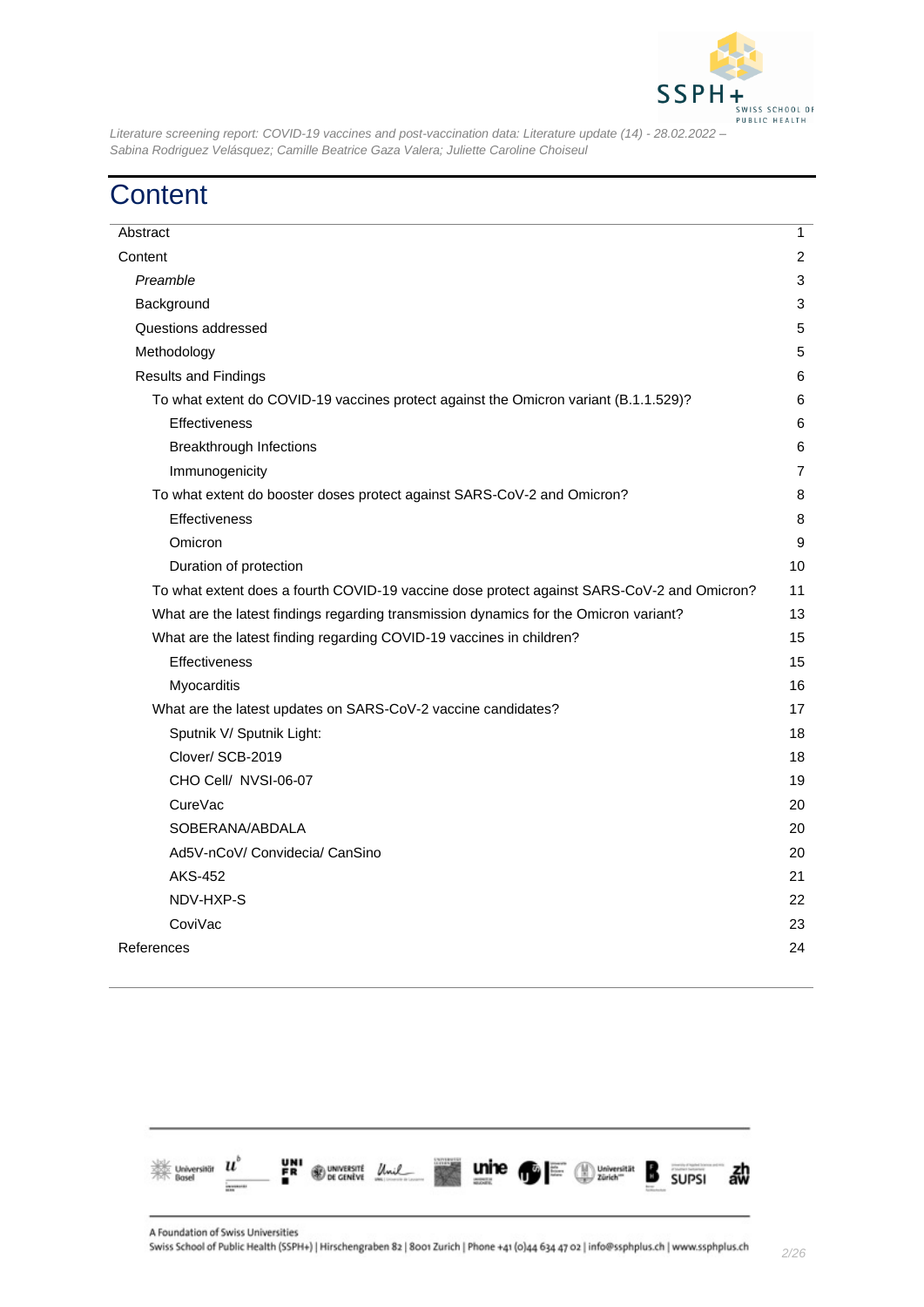

## <span id="page-2-0"></span>*Preamble*

*A large number of scientific publications become available on a daily basis, reflecting the rapid development of knowledge and progress of science on COVID-19 related issues. Leading authorities should base decisions or policies on this knowledge; hence they need to master the actual state of this knowledge. Due to the large number of publications shared daily, decision makers heavily depend on accurate summaries of these publications, in the different public health domains. Therefore, the authors of this report were mandated by the Swiss School of Public Health plus (SSPH+), upon request of the Federal Office of Public Health (FOPH), to inform the FOPH on recent findings from the literature.*

### <span id="page-2-1"></span>**Background**

At the start of 2021, vaccination rollouts demonstrated high vaccine effectiveness against the original SARS-CoV-2 strain; however, concerns about long-term vaccine immunogenicity and vaccine effectiveness against variants of concern (VOC), particularly the recently identified Omicron (B.1.1.529) strain and its subvariant BA.2, arise.

The Omicron strain encompasses several mutations that evade vaccine-induced immunity given that all manufactured vaccines express the ancestral SARS-CoV-2 Spike (S) glycoprotein (the S glycoprotein, in addition to its antigenic domains and epitopes generate neutralizing antibodies against SARS-CoV-2 infection). <sup>1</sup> As a result, immune responses against the Omicron variant are weaker when compared to past VOCs, 2 leading to the rapid increase and dissemination of breakthrough and reinfection cases throughout Switzerland and Europe.<sup>3</sup>

Despite the steady increase in the incidence of SARS-CoV-2 throughout Switzerland until the end of January 2022, the number of confirmed cases has decreased over the course of the last few weeks, suggesting the end of the Omicron peak in the country. Based on the confirmed cases, hospitalizations, and deaths reported by the Swiss National COVID-19 Science Task

<sup>3</sup> Considerable escape of SARS-CoV-2 Omicron to antibody neutralization. *Nature.* <https://doi.org/10.1038/s41586-021-04389-z>



<sup>1</sup> SARS-COV-2 vaccines based on the Spike glycoprotein and implications of new viral variants. *Frontiers in Immunology*. <https://www.frontiersin.org/articles/10.3389/fimmu.2021.701501/full>

<sup>2</sup> [https://www.thelancet.com/journals/ebiom/article/PIIS2352-3964\(21\)00379-0/fulltext](https://www.thelancet.com/journals/ebiom/article/PIIS2352-3964(21)00379-0/fulltext)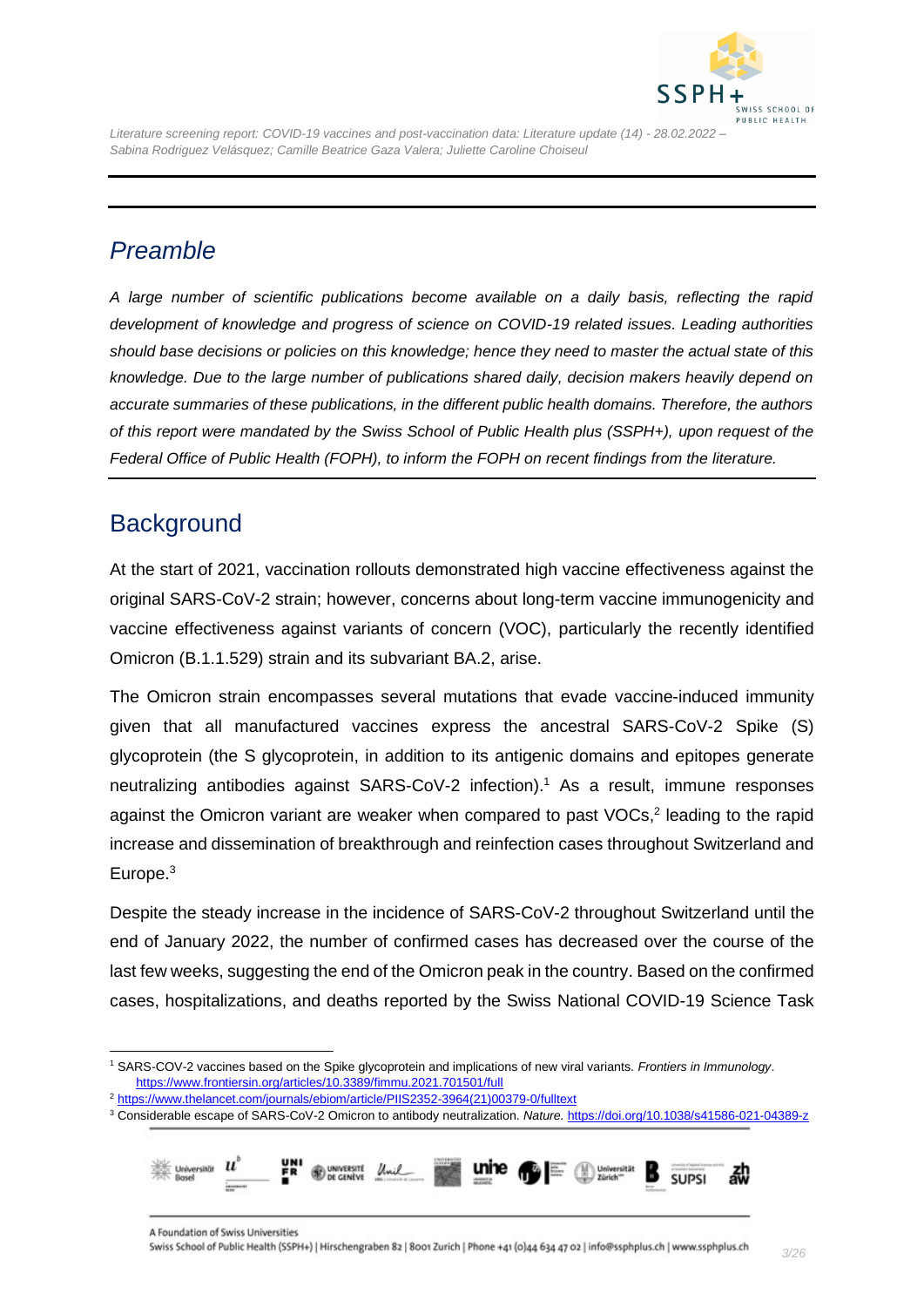

Force over the last 14 days, the number of confirmed cases decreased at a rate of **-19 (95% CI, -7 to -30) per week**, hospitalizations fell at a rate of **-21% (95% CI, -12 to -29) per week**, and deaths decreased at a rate of **-18% (95% CI, 9 to -38) per week**. <sup>4</sup> Although the Omicron subtype BA.1 remains the dominant strain in Switzerland, its frequency has decreased to **69%**  while the BA.2 strain's frequency increased to **31%**. <sup>5</sup> As of right now, information regarding BA.2's immune evasion, transmissibility, and virulence remains scarce; however, Danish researchers have recently found that the BA.2 subvariant appears to be **30% more transmissible** than BA.1. 6

Despite reports of immune escape, a third dose of COVID-19 vaccines has demonstrated to provide adequate protection against serious illness and hospitalizations. Various western countries throughout the world are currently administering the third booster dose to its populations and many countries such as Israel have begun to administer a fourth dose to persons above the age of 60 years and to health-care workers.<sup>7</sup> Additionally, an Israeli government advisory panel has recently recommended offering a fourth COVID-19 vaccine dose to all adults who have received their third dose or have recovered from illness at least five months ago; however, the implementation of such measures remains subject to approval by the ministry's director-general.<sup>8</sup> While the interest of implementing a fourth increases in multiple countries, the WHO is calling for nations to re-evaluate their strategies to keep administering booster doses every time a new variant emerges and instead should focus on "producing new vaccines that work better against transmission of emerging variants". <sup>9</sup> These new vaccines should "elicit immune responses that are broad, strong, and long lasting in order to reduce the need for successive booster doses".  $^{10}$ 

<sup>10</sup> COVID-19: Focus should be on new vaccines rather than boosters, says WHO. *BMJ.*  <https://www.bmj.com/content/376/bmj.o108>



<sup>4</sup> Overview and evolution of the situation, 28 February 2022. *Swiss National COVID-19 Science Task Force.* <https://sciencetaskforce.ch/en/overview-and-evolution-of-the-situation-28-february-2022/>

<sup>5</sup> Overview and evolution of the situation, 28 February 2022. *Swiss National COVID-19 Science Task Force.* <https://sciencetaskforce.ch/en/overview-and-evolution-of-the-situation-28-february-2022/>

<sup>6</sup> Transmission of SARS-CoV-2 Omicron VOC subvariants BA.1 and BA.2: Evidence from Danish Households. *medRxiv*. <https://www.medrxiv.org/content/10.1101/2022.01.28.22270044v1>

<sup>7</sup> Fourth dose of COVID-19 vaccines in Israel. *The Lancet – Respiratory Medicine.*  [https://www.thelancet.com/journals/lanres/article/PIIS2213-2600\(22\)00010-8/fulltext](https://www.thelancet.com/journals/lanres/article/PIIS2213-2600(22)00010-8/fulltext)

<sup>8</sup> Israel mulls offering 4<sup>th</sup> COVID vaccine dose to all adults. *Reuters.* [https://www.reuters.com/business/healthcare](https://www.reuters.com/business/healthcare-pharmaceuticals/israel-mulls-offering-4th-covid-vaccine-dose-all-adults-2022-01-25/)[pharmaceuticals/israel-mulls-offering-4th-covid-vaccine-dose-all-adults-2022-01-25/](https://www.reuters.com/business/healthcare-pharmaceuticals/israel-mulls-offering-4th-covid-vaccine-dose-all-adults-2022-01-25/)

<sup>9</sup> COVID-19: Focus should be on new vaccines rather than boosters, says WHO. *BMJ.*  <https://www.bmj.com/content/376/bmj.o108>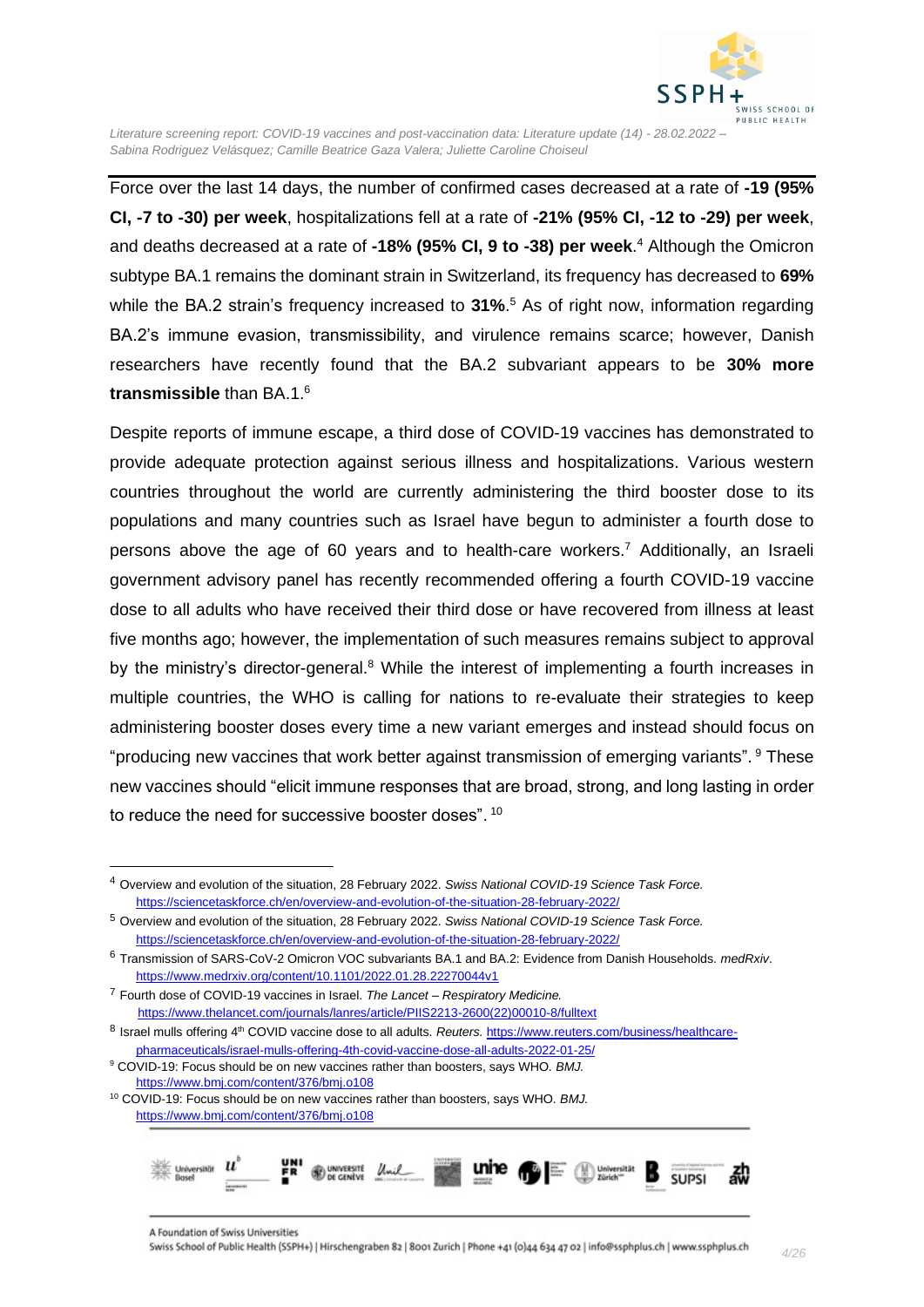

As WHO EUL approved vaccines continue to be administered throughout the world, the scientific community continues to develop and test the efficacy, safety, tolerability, and immunogenicity of numerous COVID-19 vaccine candidates.

This report provides an in-depth summary of the latest published data regarding COVID-19 vaccine effectiveness and booster doses, particularly against the Omicron variant. Our report covers the following questions/points:

## <span id="page-4-0"></span>Questions addressed

- To what extent do COVID-19 vaccines protect against the Omicron variant (B.1.1.529)?
- To what extent do booster doses protect against SARS-CoV-2 and Omicron?
- To what extent does a fourth booster dose protect against SARS-CoV-2 and Omicron?
- What are the latest findings regarding transmission dynamics for the Omicron variant?
- What are the latest findings regarding COVID-19 vaccines in children?
- What is the status of SARS-CoV-2 vaccine candidates?

## <span id="page-4-1"></span>Methodology

The current report screened the databases of PubMed, Embase, medRxiv, bioRxiv, SSRN, Cochrane, and clinical trial databases such as ClinicalTrials and WHO Trial registry for vaccine-related literature as of 24 February 2022. We focused on studies that would help to discuss the points raised above. For more information on the methodology, please refer to previous reports<sup>11</sup>.

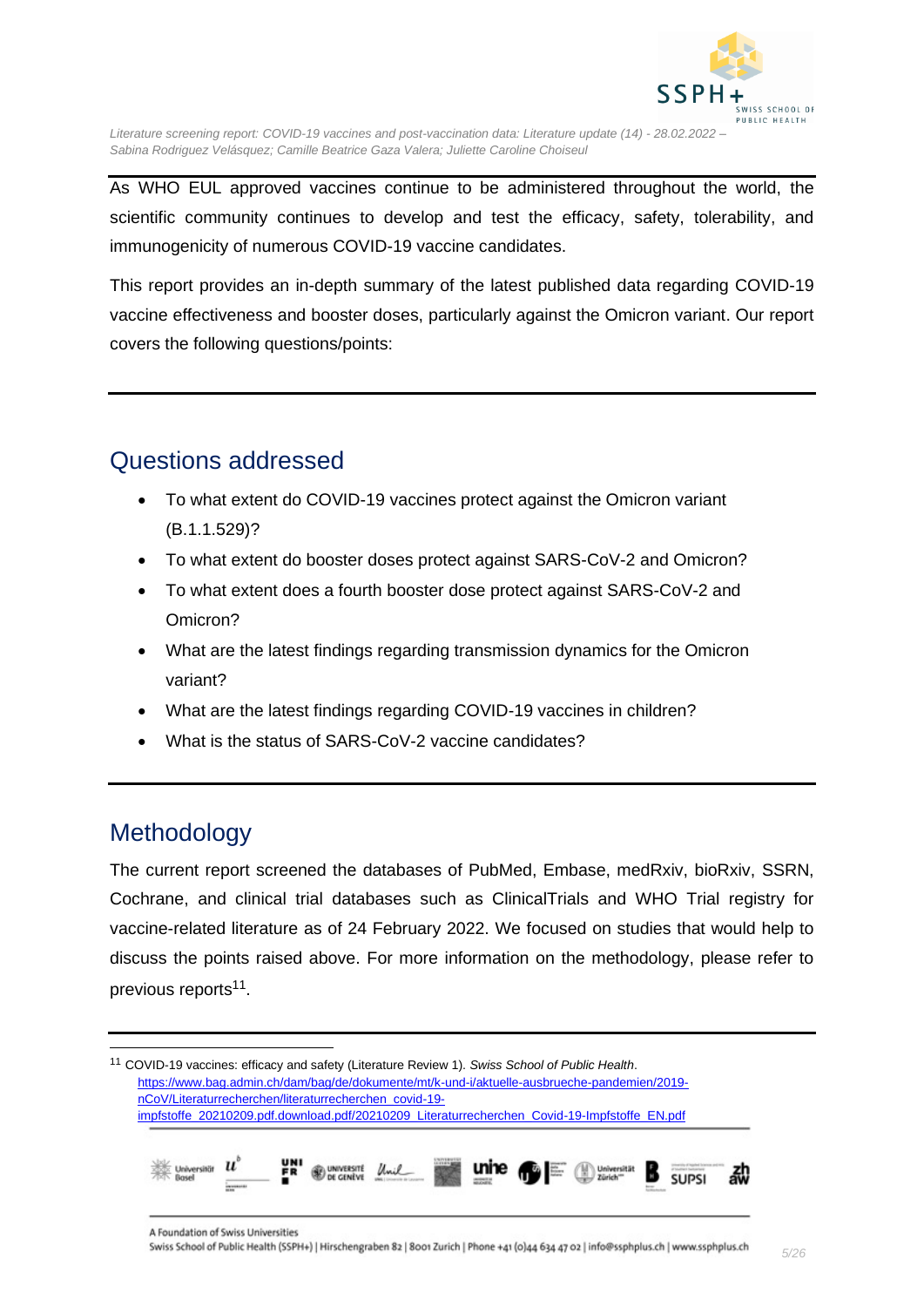

### <span id="page-5-0"></span>Results and Findings

### <span id="page-5-1"></span>To what extent do COVID-19 vaccines protect against the Omicron

### variant (B.1.1.529)?

#### **Summary:**

The variant of concern (VOC), Omicron continues to be responsible for the majority of COVID-19 cases in numerous countries around the globe. While preliminary studies regarding the protective elements of vaccination effectiveness (VE) against Omicron have been congruent thus far (ie; less severe disease manifestations and decreased hospitalization rates), knowledge gaps persist especially concerning the differences of VE against Omicron sub-lineages BA.1 and BA.2, immunogenicity, breakthrough infections, and VE of booster doses. A short summary of study results addressing these topics can be reviewed below.

#### **Results:**

#### <span id="page-5-2"></span>**Effectiveness**

In the United Kingdom, the UK Health Security Agency (UKHSA) conducted a test-negative case control study of VE against BA.2 symptomatic disease compared to the BA.1 sub-lineage. Utilizing tests between 27 December 2021 and 21 January 2022, early analysis combining all vaccines (BNT162b2, mRNA-1273, and ChAdOx1) showed that VE against BA.1 symptomatic infection was **9% (95% CI, 7.0-10.0)** approximately 25+ weeks after completion of the primary vaccination doses [\(1\)](#page-23-1). Alternatively, VE against BA.2 symptomatic infection appeared to be slightly higher at **13% (95% CI, -26.0-40.0)** 25+ weeks after completion of the primary vaccination doses [\(1\)](#page-23-1). It should be noted that no statistical difference in VE against BA.1 and BA.2 infection was found — analyses will be repeated by the UKHSA. Nevertheless, these current VE estimates against BA.1 and BA.2 sublineages give a small insight of the true situation as well as contribute to decisions concerning booster doses and relaxation of public health measures. Future analyses should also investigate VE of each individual vaccine to determine which platforms offer the most protection.

#### <span id="page-5-3"></span>Breakthrough Infections

In the United States, a study utilizing genome sequenced specimens from health institutions in the metropolitan area of Houston, Texas from 27 November 2021 through 05 January 2022 was conducted to assess the disease character of Omicron. Using the CDC definition for breakthrough infections (BTIs), researchers found that among 4468 total Omicron patients, **55.9% (2497/4468)** met

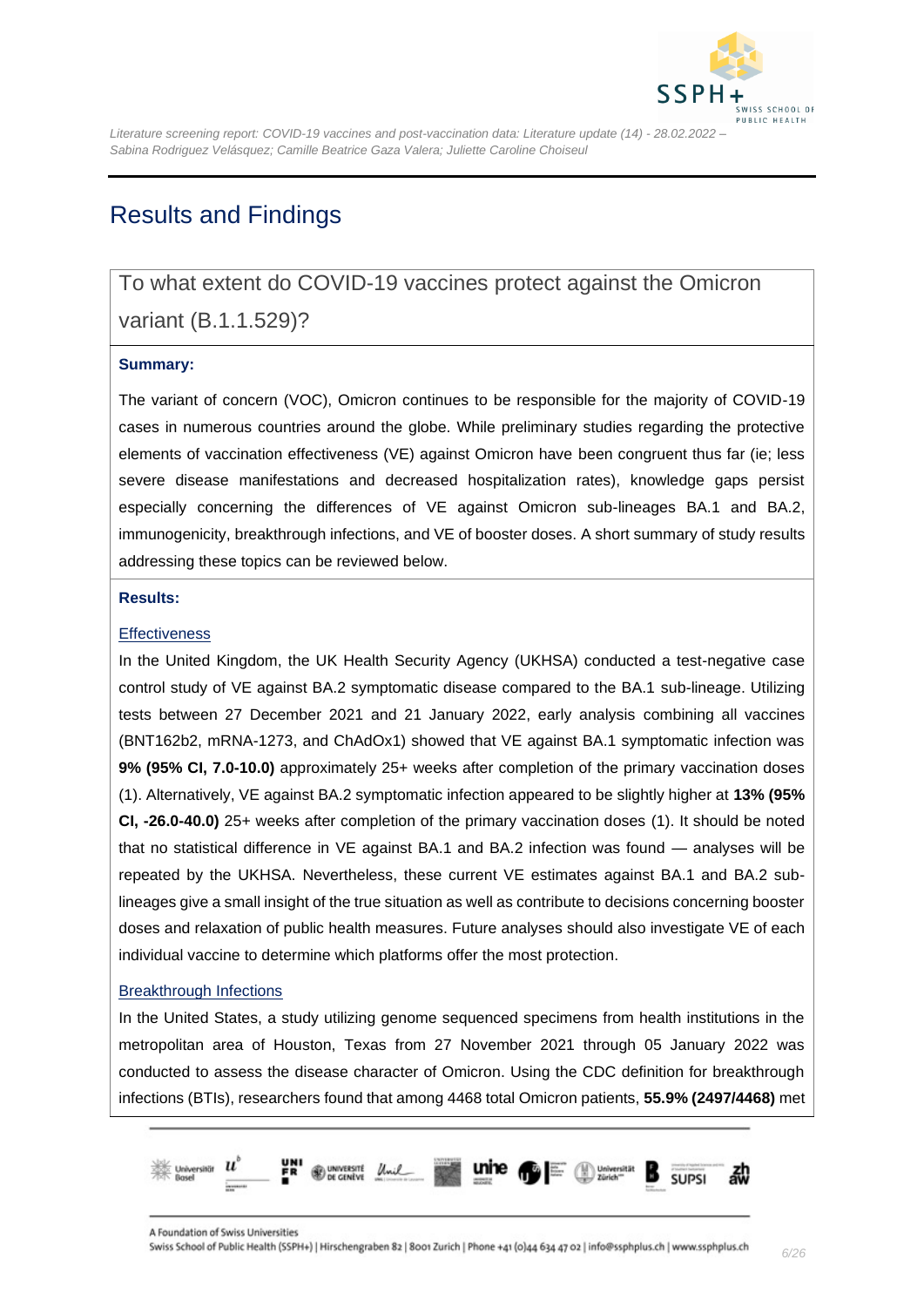

the criteria for BTI [\(2\)](#page-23-2). With regard to primary vaccinations, **73% (1828/2497)** of patients who met the CDC definition of BTIs received full doses of BNT162b2, **22% (553/2497)** received a full dose of mRNA-1273, and **5% (115/2497)** received the Janssen vaccine [\(2\)](#page-23-2). When considering other VOC, analyses showed that there were significantly higher percentage of patients with Omicron-associated BTIs compared with Alpha and Delta infections at **55.9%, 3.2%, and 24.3%,** respectively. Further, among individuals who received a third dose of BNT162b2 or mRNA-1273, the percentage of BTIs was lower at **15.9%** among the total number of patients with Omicron [\(2\)](#page-23-2).

#### <span id="page-6-0"></span>Immunogenicity

A narrative review was conducted on the immunogenicity and vaccine effectiveness of various vaccines against Omicron. Ultimately, 32 studies were included in this review, which utilized the databases MEDLINE (PubMed), Embase, BioRxiv and MedRxiv. The review mainly focused on 4 vaccines approved by the EMA and FDA- Pfizer, Moderna, Janssen, AstraZeneca [\(3\)](#page-23-3). Through this review, researchers concluded that humoral immune evasion from Omicron is the main factor determining the progression of Omicron cases, in both vaccinated and recovered people. The review also found that Omicron is not capable of fully escaping cell-mediated immunity, which may contribute towards the clinical mildness that has been seen in most Omicron cases. Primary vaccination was universally seen to have a drastic decrease in protection against Omicron infections, which was marginally improved after receipt of a booster vaccine. The study also reaffirmed the importance and effectiveness against severe forms of Omicron infection. This narrative review did not extract any novel information different from that which has been reported in previous editions of this report; rather, the value of this study lies in proving the reproducibility of results regarding immunogenicity through a search method similar to that used to create this report [\(3\)](#page-23-3).

Regarding the immunogenicity of vaccines against Omicron, there is added value to be found in studies considering the dual effect of vaccination and infection on humoral immune responses against Omicron. Such a study was conducted in Durban, South Africa to investigate whether convalescent sera of participants infected with Omicron had neutralizing capacity against the Delta variant, and how a person's vaccination status interacted with these elements [\(4\)](#page-23-4). Overall, 23 participants infected with Omicron were enrolled in the study, 10 of which were breakthrough cases. These breakthrough cases were vaccinated with either Pfizer or Janssen. Samples were taken at multiple points starting from 5 days post-symptom onset to 23 days post symptom onset. Of the vaccinated participants, Omicron neutralization increased over time from a GMT of **28** to **378,** or **13.7-fold**. Unvaccinated participants also had an increased Omicron neutralization but only increased from **26** to **113**, or **4.4 fold**. This finding points towards the importance of being vaccinated in maximizing acquired immunity against Omicron. Delta virus neutralization, meanwhile, increased **6.1-fold** in vaccinated participants,

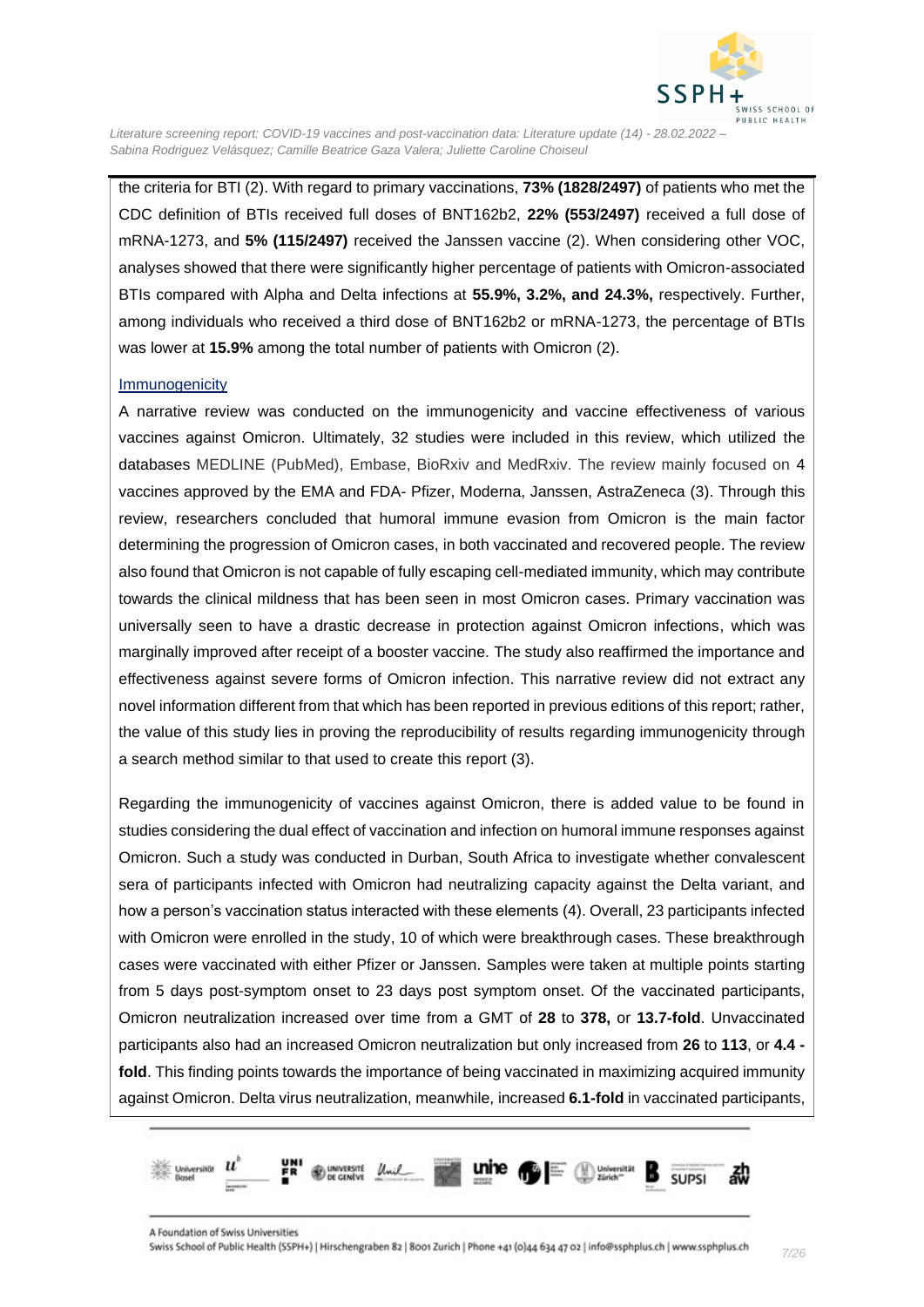

but did not show a statistically significant increase in unvaccinated people. At follow-up, Delta neutralization was **2.1-fold** higher than Omicron neutralization at the same point. The study concluded that based on this information, Omicron re-infection is more likely than Delta re-infection in both Delta-infected people, and those who are infected with Omicron and vaccinated. This assertion makes sense considering the extreme speed and ease with which Omicron has come to dominate daily infection statistics [\(4\)](#page-23-4).

## <span id="page-7-0"></span>To what extent do booster doses protect against SARS-CoV-2 and Omicron?

#### **Summary:**

Although COVID-19 mRNA vaccines provide protection against infection with SARS-CoV-2 and are highly effective against hospitalization, vaccine effectiveness has shown trends of decline after several months among fully vaccinated individuals. Due to this decline and new highly infectious variants of concern, a third booster dose has been recommended and administered in eligible individuals. By now, multiple studies assessing the effectiveness of booster doses against infection and hospitalization have demonstrated that a third dose significantly increase the waning effectiveness of vaccines and provides a higher protection against infection and hospitalizations caused by COVID-19 than two doses. Recent studies assessing the effectiveness of COVID-19 booster doses have added to the mounting evidence that booster doses are associated with a higher effectiveness and protection against infection, hospitalization, and Omicron derived infections; nevertheless, the duration of the protection granted by booster doses remains a topic of concern within the scientific community as limited literature exists on the topic. According to a few reports and studies assessing the immune response and vaccine effectiveness of booster doses over time, the immune response and vaccine effectiveness of individuals with a third COVID-19 vaccine dose has similarly waned over time.

#### **Results:**

#### <span id="page-7-1"></span>**Effectiveness**

In a study of hospitalized adults, the receipt of two mRNA COVID-19 vaccine doses versus the receipt of a third dose was compared for vaccine effectiveness against hospitalization among adults with or without immunocompromising conditions [\(5\)](#page-23-5). The study was conducted from 19 August to 15 December 2021, a Delta predominant period, in adults admitted to hospitals within the United States.

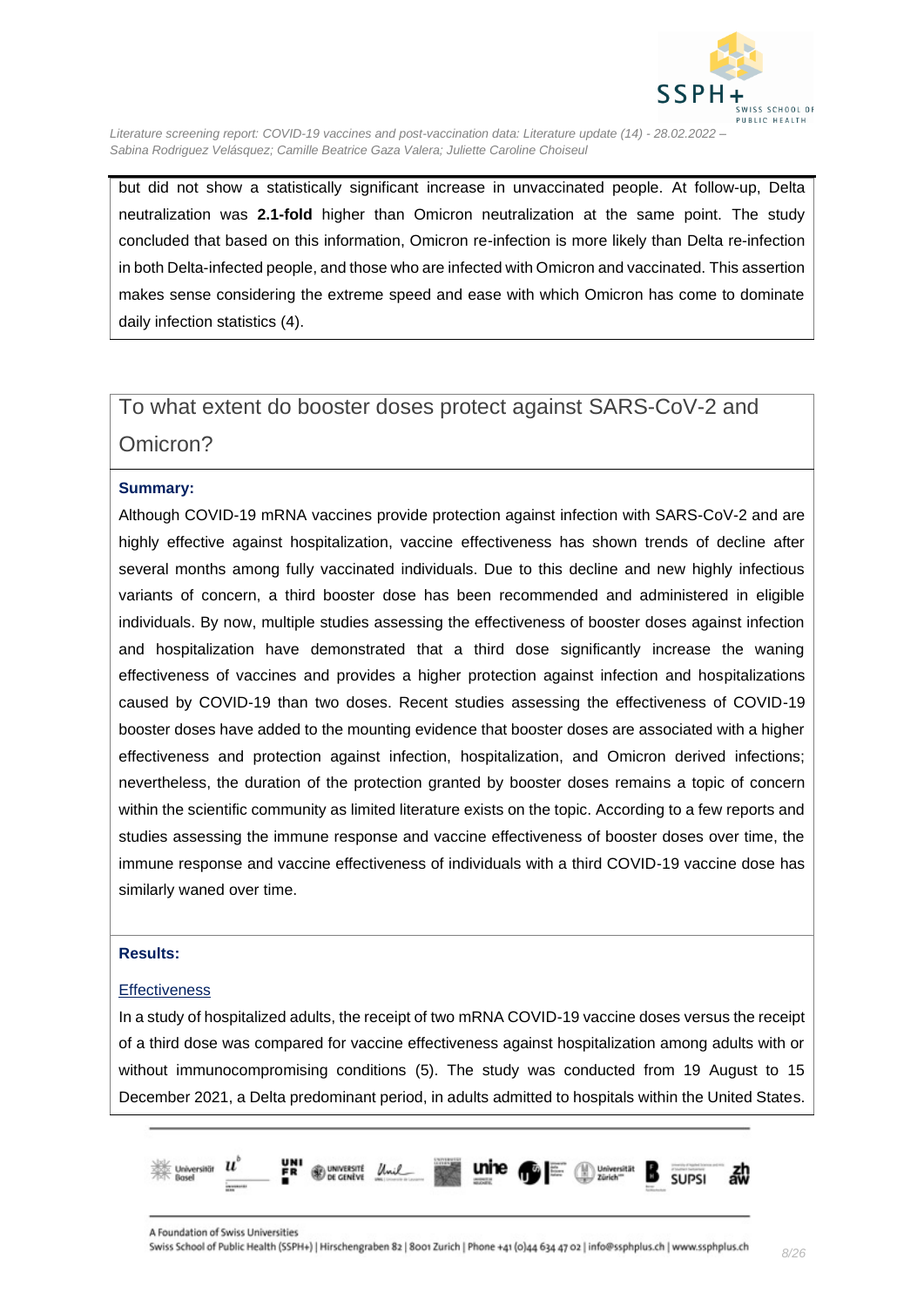

A total of 2,952 adults aged over 18 years of age with or without immunocompromised conditions were hospitalized at 21 U.S. hospitals [\(5\)](#page-23-5). When assessing the effectiveness of mRNA vaccines in adults without immunocompromising conditions, a vaccine effectiveness (VE) against hospitalization of **97% (95% CI, 95-99)** was estimated in participants who received a third dose, while a VE of **82% (95% CI, 77-86)** was estimated among two-dose recipients [\(5\)](#page-23-5). A higher VE against hospitalization was also reported in adults with immunocompromising conditions who received their third dose than adults with only two doses of the mRNA vaccines. The VE against hospitalization in the immunocompromised adults was **88% (95% CI, 81-93)** and **69% (95% CI, 57-78)** among individuals who received their third dose and individuals who received only two doses, respectively [\(5\)](#page-23-5). Overall, the administration of a third COVID-19 mRNA vaccine dose as part of a primary series among immunocompromised adults, or as a booster dose among non-immunocompromised adults provided an increased protection against COVID-19 associate hospitalization.

An increase in the protection against COVID-19 was similarly reported in another study. In this retrospective study assessing the protective effect of the third BNT162b2 dose among health care workers in Israel, the rate of breakthrough infections among the participants who received three doses was **lower** than in participants who only received two doses [\(6\)](#page-23-6). The data of 5,371 health care workers with their vaccination status was used in the study to assess the rate of breakthrough infection in twodose or three-dose recipients. Based on the results, the booster recipients had a remarkably reduced infection risk in the 120 days after vaccination with a **0.7% breakthrough infection rate** and a relative risk of **30 (95% CI, 20-50)** compared to two-dose recipients with a **21% breakthrough infection rate** [\(6\)](#page-23-6). A similar effectiveness was observed in all age groups, although the most distinctive protection was noted in adults older than 45 years of age, with a **30%** absolute risk reduction (p <0.001) [\(6\)](#page-23-6). Overall, the results highlight that a booster vaccination with BNT162b2 significantly improved protection against SARS-CoV-2 during the Delta variant surge.

#### <span id="page-8-0"></span>**Omicron**

A follow-up study was conducted in Spain between 03 January 2022 and 06 February 2022 investigating the effectiveness of mRNA-based booster vaccination against infection during the Omicron predominant period. Using nationwide population registries, COVID-naïve individuals aged ≥40 years and fully vaccinated ≥3 months were included in the study and matched with controls of the same sex, age group, postal code, types of vaccine, time since primary vaccination, and number of previous tests. Statistical analyses showed that overall VE of a booster against Omicron was **51.3% (95% CI, 50.2-52.4)** 7 to 34 days after immunization [\(7\)](#page-23-7). Alternatively, VE was **43.6% (95% CI, 40.0- 47.1)** when booster doses were administered 6 months after primary vaccination, and **52.2% (95% CI, 51.0-53.3)** for longer intervals [\(7\)](#page-23-7). Overall VE of boosters among individuals aged 60-79 were

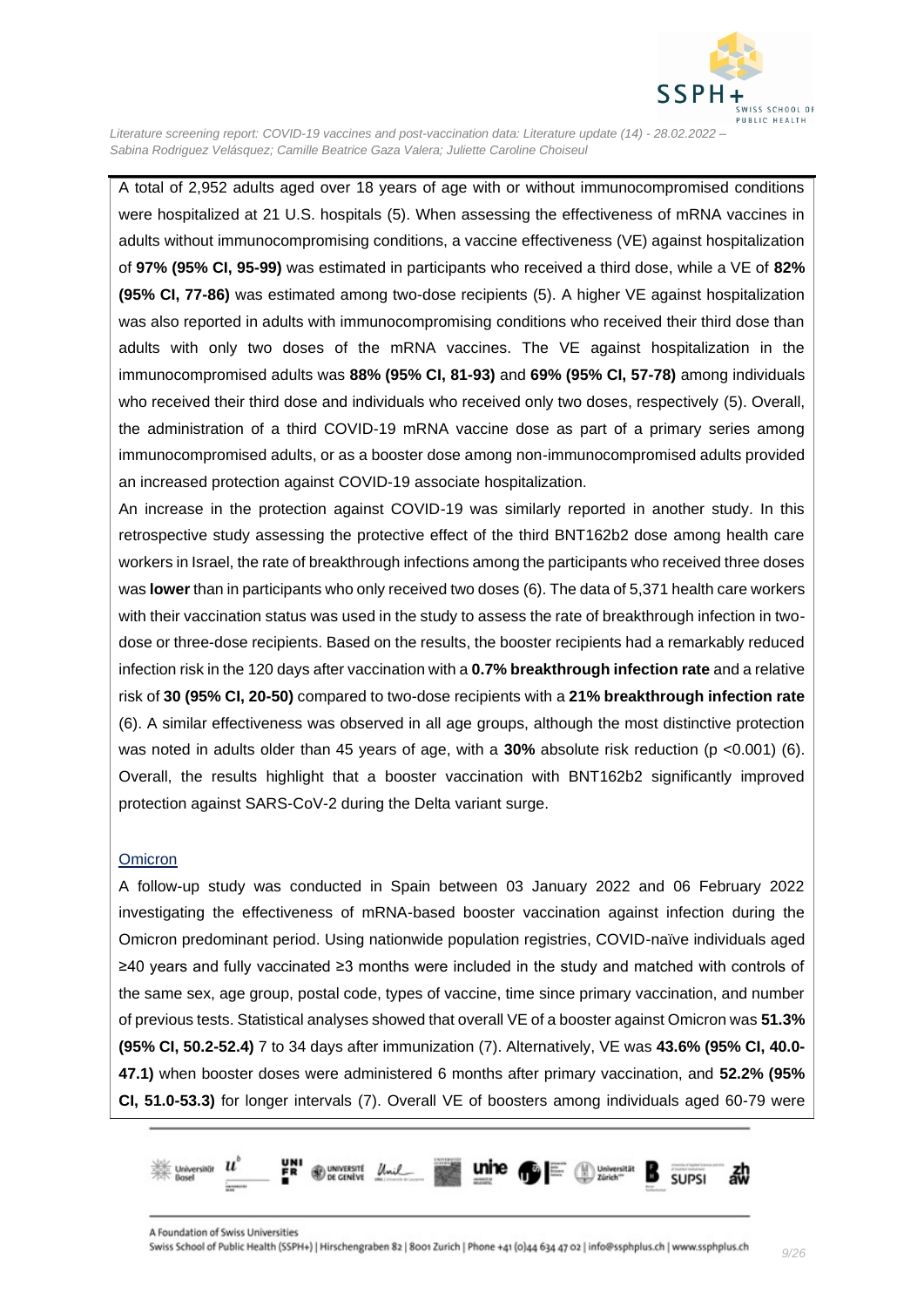

found to be higher at **58.0% (95% CI, 55.8-60.4)** compared with **49.9% (95% CI, 48.6-51.3)** for those aged 40-59 [\(7\)](#page-23-7). Among sexes, booster VE was found to be slightly higher for females compared with males **52.6% (95% CI, 51.1-54.1)** versus **49.8% (95% CI, 48.1-51.5)** [\(7\)](#page-23-7). Vaccine specific effectiveness against Omicron was **52.5% (95% CI, 51.3, 53.7)** for mRNA-1273 boosters and **46.2% (95% CI, 43.5,-48.7)** for BNT162b2 boosters [\(7\)](#page-23-7). Overall VE of boosters resulting from the Spanish study are corroborated by early estimates of booster effectiveness against Omicron sub-lineages BA.1 and BA.2 conducted by the UKHSA. Discussed in the previous section (Vaccine Effectiveness), the study also showed that pooled VE of boosters for all vaccines available in the UK was **63% (95% CI, 63.0-64.0)** against BA.1 and **70% (95% CI, 58.0-79.0)** against BA.2 [\(1\)](#page-23-1).

A study conducted China based on serum samples collected within 2 months after receiving a third vaccination demonstrated positive cross-neutralization activity against Omicron. Among 200 study participants who all received homologous doses of inactivated vaccines, neutralization activity was found to be **95.5%** for the pseudotyped Omicron variant compared to **99.5%** for the prototype, and **98.5%** for the Delta variant [\(8\)](#page-23-8). While geometric mean titers **(GMT) for Omicron was 49 and sustained immune levels for 2 months, GMT decreased by 4.9 and 3.0-fold** compared with the prototype and Delta variant GMT, which were 239 and 148 respectively [\(8\)](#page-23-8).

#### <span id="page-9-0"></span>Duration of protection

Although booster doses provide a higher increased protection against COVID-19 and the Omicron variant, some studies are reporting a waning in the vaccine-induced immunity and effectiveness of third COVID-19 vaccine doses few months following their administration. A study assessing the serological responses and six-month trajectories of mRNA vaccines in United Kingdom found that waning rates appear to be similar following two or three doses of the mRNA vaccines, suggesting that countries should optimize the timing of future COVID-19 vaccine doses [\(9\)](#page-23-9). The study evaluated adults aged 50 years and older who were part of the CONSENSUS cohort<sup>12</sup> - a study comparing short versus longer interval vaccine schedules in older adults - and monitored their immune response and antibody waning over time [\(9\)](#page-23-9). A total of 471 participants volunteered to provide serum samples for up to 14 weeks after their booster dose with BNT162nb2 or mRNA1273. Based on the results, the geometric mean levels (GMLs) peaked 2 to 4 weeks post booster and started waning from 5 to 9 weeks, for all participants regardless of their primary vaccine schedule and booster dose [\(9\)](#page-23-9). By week 10 to 14, the GMLs had reduced to **65%** in BNT162b2-extended/BNT162b2 boosted individuals, **49%**

<sup>&</sup>lt;sup>12</sup> Robust antibody responses in 70–80-year-olds 3 weeks after the first or second doses of Pfizer/BioNTech COVID-19 vaccine, United Kingdom, January to February 2021. *Eurosurveillance.*  <https://www.eurosurveillance.org/content/10.2807/1560-7917.ES.2021.26.12.2100329?crawler=true>

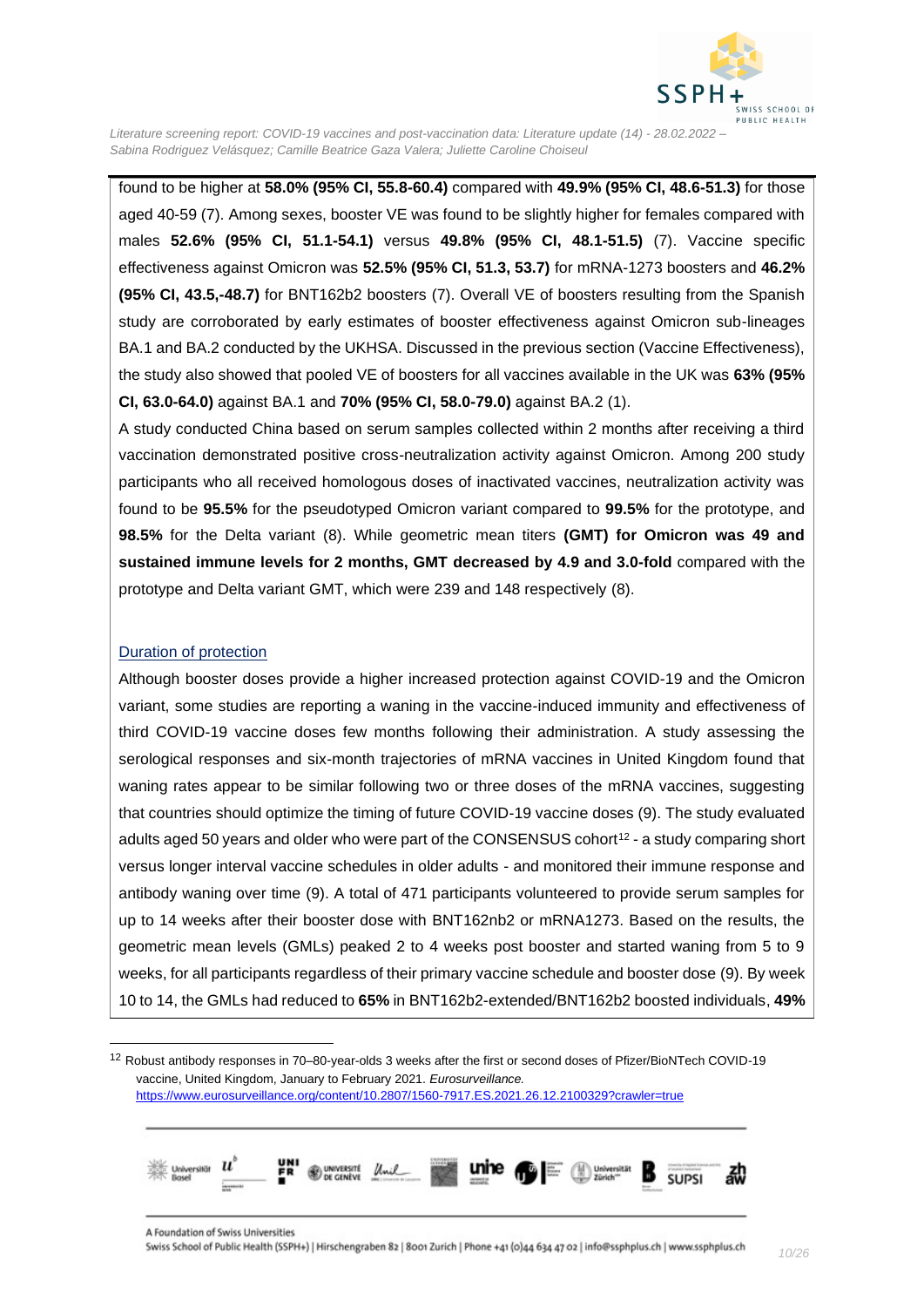

in mRNA1273-extended/BNT162b2 boosted individuals and **40%** in BNT162b2/BNT162b2 boosted individuals in infection-naïve participants and by **48%** in mRNA1273-extended and BNT162b2 boosted individuals, **38%** in BNT162b2-extended and BNT162b2 boosted individuals and **18%** in BNT162b2 and BNT162b2 boosted individuals in previously infected participants [\(9\)](#page-23-9). Overall, the results demonstrate that although a mRNA booster dose increased the serological response, waning was observed after 5 weeks. Data from the UK Health Security Agency COVID-19 vaccine surveillance report reported similar results regarding the waning of the immune response and vaccine effectiveness over time in individuals who received a third COVID-19 vaccine dose [\(10\)](#page-23-10). According to the report, two to four weeks after a booster dose of either the BNT162b2 or mRNA1273 vaccine effectiveness against symptomatic disease ranged from around **60% to 75%**, dropping to **25% to 40%** from 15 or more weeks after the booster dose [\(10\)](#page-23-10). In regard to vaccine effectiveness against hospitalization, the vaccine effectiveness in individuals who received a BNT162b2 booster (after either primary vaccination course), started at around **90%** dropping to around **75%** after 10 to 14 weeks post booster and for individuals who received the mRNA-1273 booster (after either primary vaccination course), the vaccine effectiveness against hospitalization was **90 to 95%** up to 9 weeks after vaccination [\(10\)](#page-23-10). Finally, the vaccine effectiveness against mortality with Omicron for all vaccines combined in individuals aged 50 years and older was **95% (95% CI, 90-98)** [\(10\)](#page-23-10).

## <span id="page-10-0"></span>To what extent does a fourth COVID-19 vaccine dose protect against SARS-CoV-2 and Omicron?

#### **Summary:**

With the new emerging evidence that the immunogenicity of boosted-individuals is waning over time, some countries and scientists have decided to administer and test the safety, immunogenicity, and effectiveness of a fourth COVID-19 vaccine dose. Although a fourth dose appears to lower the confirmed rate of infection and severe illness<sup>13</sup> and increase the neutralizing capacity against the Omicron variant<sup>14</sup>, the duration of protection of the fourth dose remains poorly known, especially against variants of concerns such as Omicron.

**Results:**

<sup>14</sup> 4th dose COVID-19 mRNA Vaccines' Immunogenicity & Efficacy Against Omicron VOC. *medRxiv.*  <https://www.medrxiv.org/content/10.1101/2022.02.15.22270948v1>



<sup>13</sup> Protection by the 4th dose of BNT162b2 against Omicron in Israel. *medRxiv.*  <https://www.medrxiv.org/content/10.1101/2022.02.01.22270232v1>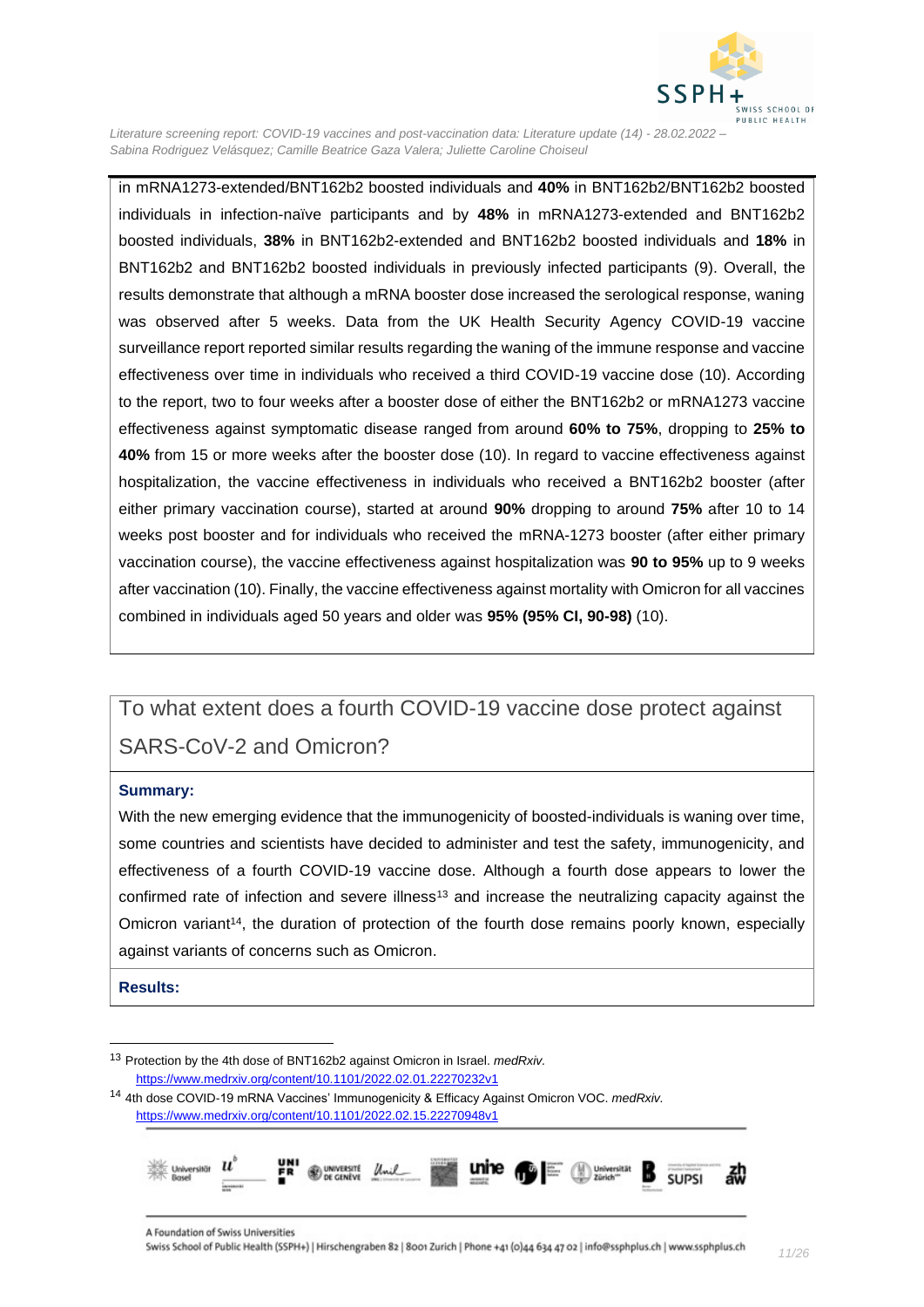

Recently, scientists in Israel published preliminary results on the protection of the fourth dose of BNT162b2 against the Omicron variant in Israel. The first study compared the rate of confirmed COVID-19 and severe illnesses between individuals who received a fourth dose and those who only received three doses of the BNT162b2 vaccine [\(11\)](#page-23-11). In this retrospective study, a total of 1,138,681 adults aged 60 years and older were included in the analysis. Based on the results, the rate of confirmed infection was lower in people who received the fourth dose than in people who only received three doses of the BNT162b2 vaccine by a factor of **2.0 (95% CI, 2.0-2.1)** while the rate against severe illness was lowered by a factor of **4.3 (95% CI, 2.4-7.6)** [\(11\)](#page-23-11). In another study conducted in Israel, an open-label, nonrandomized, clinical trial assessing the safety and immunogenicity of a fourth dose of BNT162b2 or mRNA1273 showed evidence that a fourth dose of mRNA-based vaccines reestablish antibody titers to the peak of post-third dose levels. Among 1050 healthcare workers included in the trial, 154 received BNT162b2 and 120 received mRNA1273 as fourth doses and were compared to 426 age-matched controls. Analyses showed that participants had an estimated **9- to 10-fold increase in IgG and neutralizing titers after 2 weeks** of immunization regardless of the mRNA-based vaccine received as well as an **8-fold increase in Omicron neutralization**, which was comparable to the titers measured after immunization with the third dose [\(12\)](#page-24-0). Consistent with current studies published regarding Omicron breakthrough infections, researchers found that while breakthrough infections after the fourth dose were common with high viral loads, disease presentation was mild in principle. Overall, the preliminary trial results demonstrated that efficacy against Omicron-associated infections was **30% (95%CI, -9%-55%)** and **11% (95%CI, -43%-43%)** for BNT162b2 and mRNA1273, respectively, while only **80% local and 40% systemic adverse reactions** were reported in the participants [\(12\)](#page-24-0).

A fourth dose of the inactivated SARS-CoV-2 vaccines (SinoPharm) was also assessed in individuals previously vaccinated with SinoPharm [\(13\)](#page-24-1). In this longitudinal clinical study, the safety and effectiveness of the fourth dose of inactivated SARS-CoV-2 vaccine was evaluated in a total of 38 health care workers previously investigated for their responses to the first three doses of the SinoPharm vaccine [\(13\)](#page-24-1). While the immune response induced by the third dose of the inactivated vaccine waned rapidly over time, especially against the Omicron variant, a fourth dose recalled the waned immune response of participants. The fourth dose robustly recalled neutralizing antibody titers against the wild-type virus by **19-fold** as well as cross-reactive neutralizing antibody titers to Omicron by a **2.9-fold increase** [\(13\)](#page-24-1). Although the fourth dose was safe and capable of recalling waned immunity response 6 months after the third dose, the peak of RBD neutralizing antibody level induced by the fourth dose was inferior to the peak after the third dose [\(13\)](#page-24-1). Therefore, the data reveals that

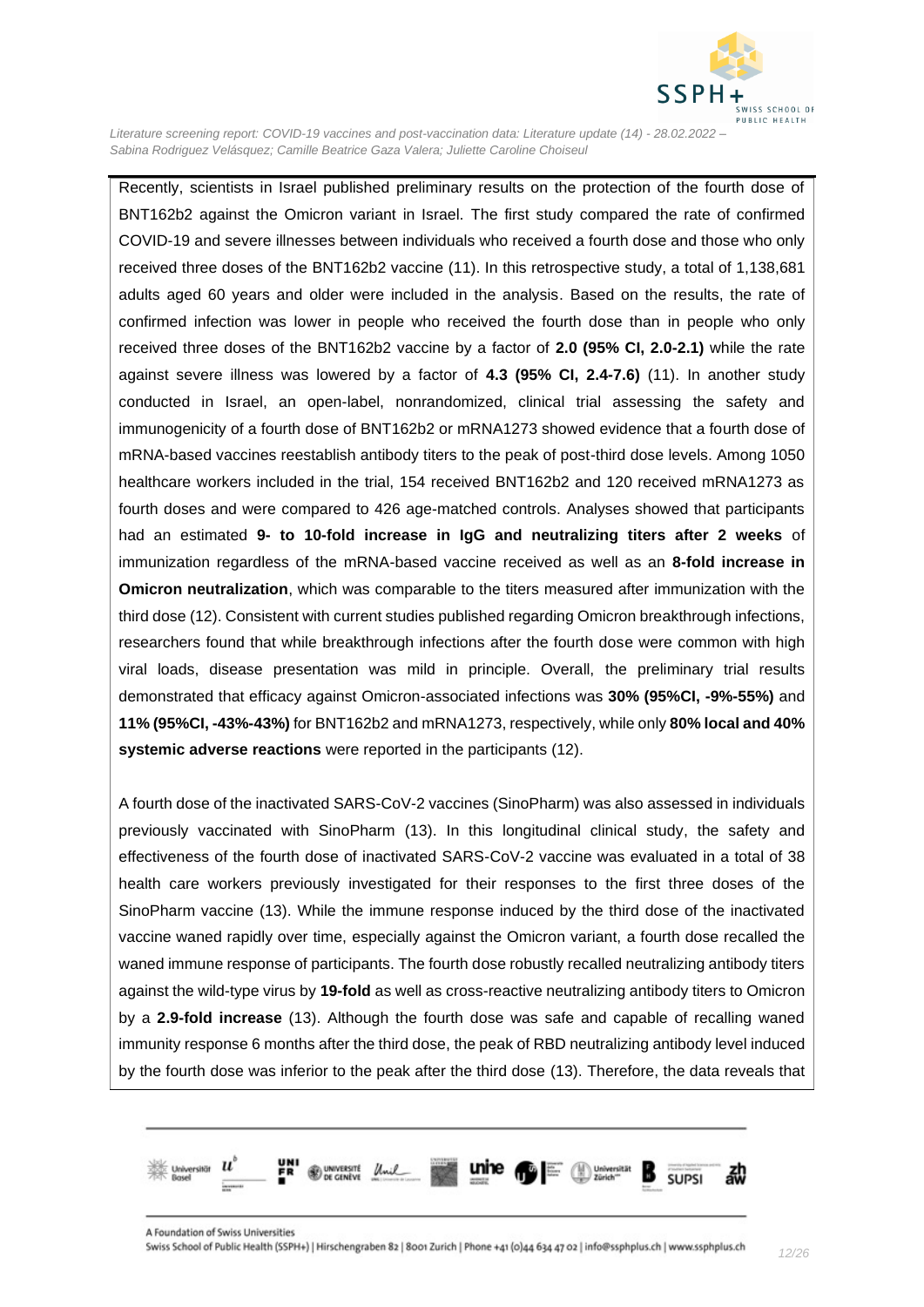

updated vaccines with more diverse epitopes capable of inducing neutralizing antibodies against variants of concerns could be a possible future direction for boosters.

## <span id="page-12-0"></span>What are the latest findings regarding transmission dynamics for the Omicron variant?

#### **Summary:**

Latest findings regarding transmission dynamics for the Omicron variant mainly consist of new information on global transmission dynamics that provides a more complete picture of the mechanism of Omicron dominance. The obvious superiority of Omicron over Delta has been known, however the studies included in this section offer more information regarding serial intervals and secondary attack rates which give more specifics as to how this is happening. Another issue of concern in the topic of Omicron transmissibility is the differences between the BA.1 and BA.2 sub-lineages. Selected studies in this report show that the BA.2 variant is more infective than the BA.1 variant, shows the same clinical mildness, and that infection with BA.1 provides some immune protection against BA.2, especially among vaccinated people. This section of the report also covers the role of vaccination, even under conditions of reduced effectiveness, on shaping the Omicron transmission dynamics.

#### **Results:**

A study from the Netherlands was conducted to assess differences between serial intervals of the Omicron BA.1 variant and the Delta variant. [\(14\)](#page-24-2) The Omicron variant was first identified in the Netherlands on 19 November 2021, so this study conducted from 13 December to 23 December was conducted entirely after the arrival of Omicron. This study included pairs of primary and secondary cases with serial intervals between 5 and 15 days, from a national database. Variant infection was confirmed with PCR tests focused on S-gene target failure (SGTF), used as a proxy for confirmation of the BA.1 variant. The mean serial interval for these Omicron cases was **0.2-0.6 days** shorter than for non-Omicron cases. This study also found the incubation period of Omicron to be just **2.8 days**, compared **4 days** for non-Omicron cases. During the observation period, the proportion of SGTFdetected positive cases increased substantially from **9.0%** to **28.6%**, from one week to the next. With a highly vaccinated, small population, the Netherlands served as a case study for conditions where Omicron thrives as the main VOC. [\(14\)](#page-24-2)

A study from Denmark focused on the BA.2 sub-lineage of Omicron that has dominated transmission in in the country. [\(15\)](#page-24-3) Using Danish register data which links individuals to their households by their

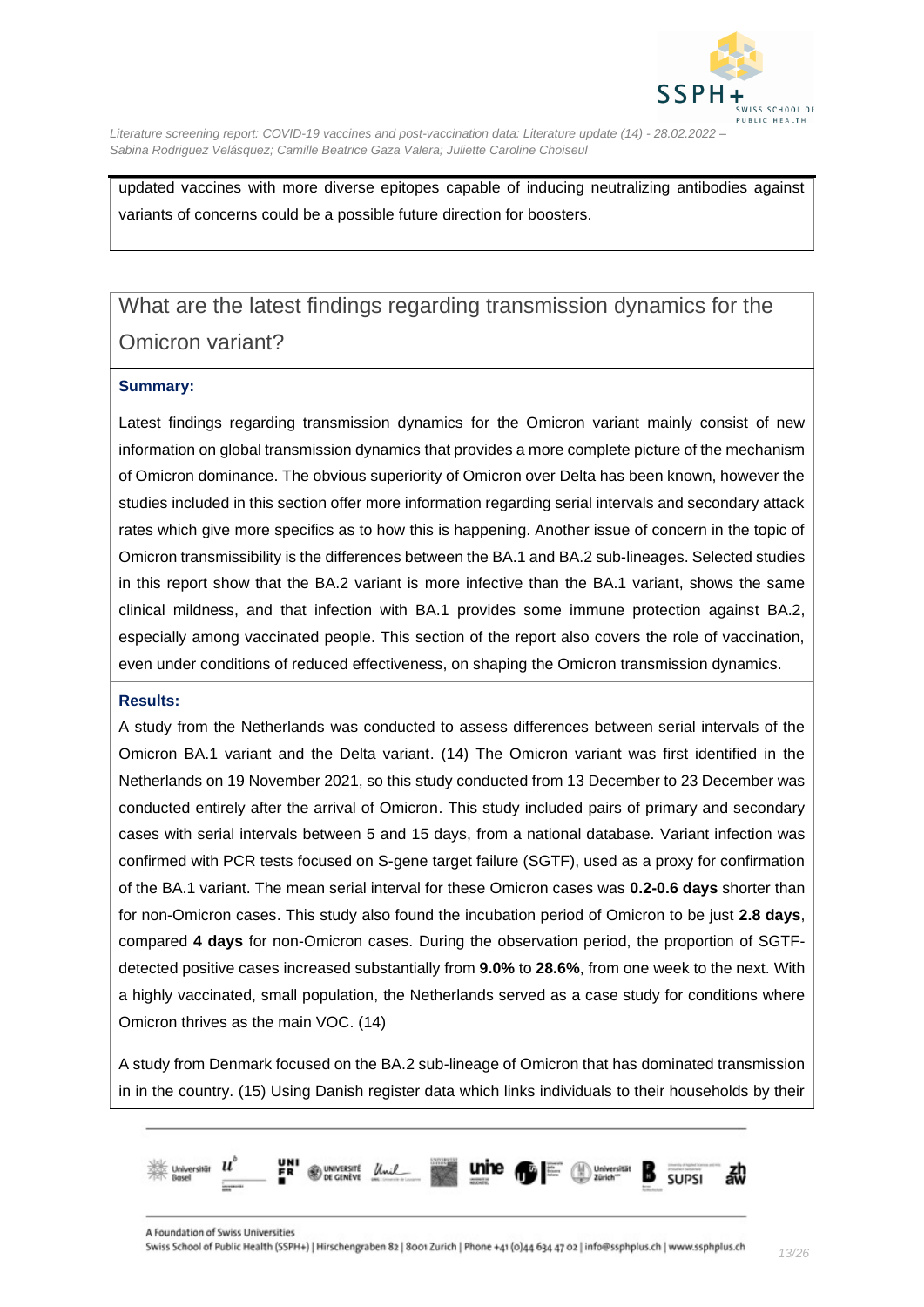

ID number, this study linked the data with information on all antigen and RT-PCR test information and vaccination records, both from national databases. Primary cases were defined as the first individual tested positive for an Omicron variant in a household, Whole-genome sequencing was used to confirm variant status. With this design, this study estimated a secondary attack rate of **29%** for Omicron BA.1, and **39%** for Omicron BA.2 from the 8,541 primary cases and 5,702 secondary cases. BA.2 was associated with a higher odds of infection for unvaccinated people, with an odds ratio (OR) of 2.19 **(95% CI, 1.58-3.04**). Fully vaccinated, and boosted individuals also showed increased susceptibility of infection from BA.2. in comparison to BA.1. However, in cases of boosted and doublevaccinated primary cases, vaccination did appear to reduce transmissibility, with BA.2 having an **OR below 1**. [\(15\)](#page-24-3)

Another study from Denmark investigated the rate of BA.2 re-infection cases within a short window of time after initial infections with BA.1 to infer information about the dynamics of acquired immunity from these two genetically similar sub-variants[\(16\)](#page-24-4). Using a subset of samples from a potential pool of 1.8 million cases of infection between 22 November, 2021 and 11 February 2022, individuals with 2 positive test results between 20 and 60 days apart were identified. Whole-genome sequencing was used to confirm BA.1 or BA.2 status of these infections. From a total of **187** eligible re-infection cases, there were **47** instances of a BA.2 re-infection after BA.1 infection. The remaining cases (140) were from Delta to BA.2 reinfection. These 47 cases offered more insight as to the vaccination status of this group- 42 of them were not vaccinated **(89%)**, 3 of them were vaccinated twice **(6%),** and 2 people **(4%)** only received one dose of a vaccine. Additionally, in this group reinfection cases were all mild, with no need for hospitalization. Reinfection appeared to be more common in younger age groups, as the median age of the 47 cases was only **15 years,** and **70%** were under 20 years old[\(16\)](#page-24-4).

A stochastic branching process model from New Zealand simulated the spread of COVID-19, factoring in unvaccinated, vaccinated and boosted people to model the potential for the start of local outbreaks. The model used vaccination status to calculate the likelihood of getting infected, or infecting someone else, with COVID-19. The model was applied to both the Delta and Omicron variants[\(17\)](#page-24-5). This model output showed that regarding the Delta variant, a vaccinated traveler (not in quarantine) infected with COVID-19 was **9 times less** likely to seed an outbreak than an unvaccinated traveler with COVID-19. However, this disparity was not seen when the model was applied to the Omicron variant. There was not much difference between outbreaks seeded by vaccinated or unvaccinated people. This model showed that under conditions where Delta is dominant, unvaccinated people were responsible for **87%** of all infections. However, under the Omicron variant, this number dropped to **45%**, with vaccinated people making up **39%**, and boosted people being

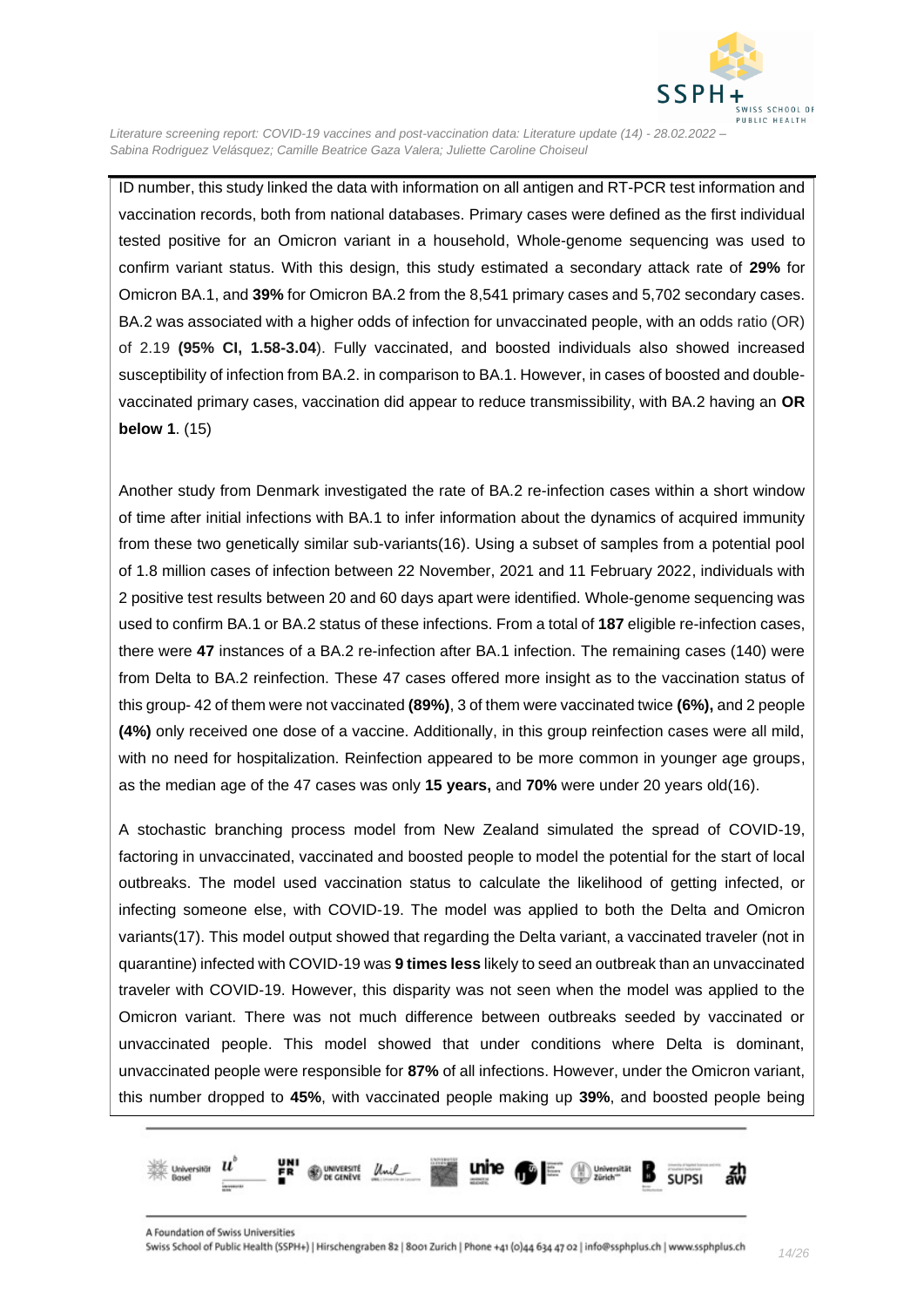

responsible for **15%**. However, it was shown that only **3%** of infections occurred between 2 people who were both boosted. Using a total population vaccination rate of **78.7%** (corresponding to 90% vaccination for the eligible population), the model showed that vaccinated people are **1.9 times** more likely to be infected by an unvaccinated individual than a vaccinated individual, despite the vast disparity in numbers of both populations at a 90% effective vaccination rate[\(17\)](#page-24-5).

### <span id="page-14-0"></span>What are the latest findings regarding COVID-19 vaccines in children?

#### **Summary:**

Latest findings regarding COVID-19 vaccination in children offer results on a few different aspects as described in more detail below. This report includes promising results from a clinical trial of an inactivated vaccine (CoronaVac) for use in children. As the scientific community awaits the results of more clinical trials on the safety and efficacy of non-mRNA vaccines on children, much has been published regarding the effectiveness of the established mRNA vaccines in children against Omicron. In general, the same trends of waning immune response have been seen in children and adolescents as has been seen in adults. As concerns about the safety and efficacy of vaccines in children persist, vaccination of very young children (under 5) remains a particular point of concern, due mainly to the lack of a strong body of evidence showing the safety and immunogenicity of COVID-19 vaccines in children. In the United States, the FDA stated it required more evidence on the Pfizer/BioNTech vaccine's suitability for children from age 6 months to 4 years, which prompted the roll out to be delayed by another 2 months.<sup>15</sup> More information regarding this issue is likely to be seen in the literature in the coming months.

Additionally, this report contains some updates regarding myocarditis risk and maternal vaccination safety, which can be found below.

#### **Results**

#### <span id="page-14-1"></span>**Effectiveness**

An interim report from a phase 3 clinical trial of CoronaVac among children and adolescents in Chile reported safety and immunogenicity data. In a 4-week interval, participants aged 3-17 years received

<sup>15</sup> U.S. COVID vaccine for children under 5 delayed by at least 2 months. *Reuters.*  [https://www.reuters.com/business/healthcare-pharmaceuticals/us-fda-postpones-panel-meeting-discuss-pfizer-covid](https://www.reuters.com/business/healthcare-pharmaceuticals/us-fda-postpones-panel-meeting-discuss-pfizer-covid-vaccine-kids-under-5-2022-02-11/)[vaccine-kids-under-5-2022-02-11/](https://www.reuters.com/business/healthcare-pharmaceuticals/us-fda-postpones-panel-meeting-discuss-pfizer-covid-vaccine-kids-under-5-2022-02-11/)

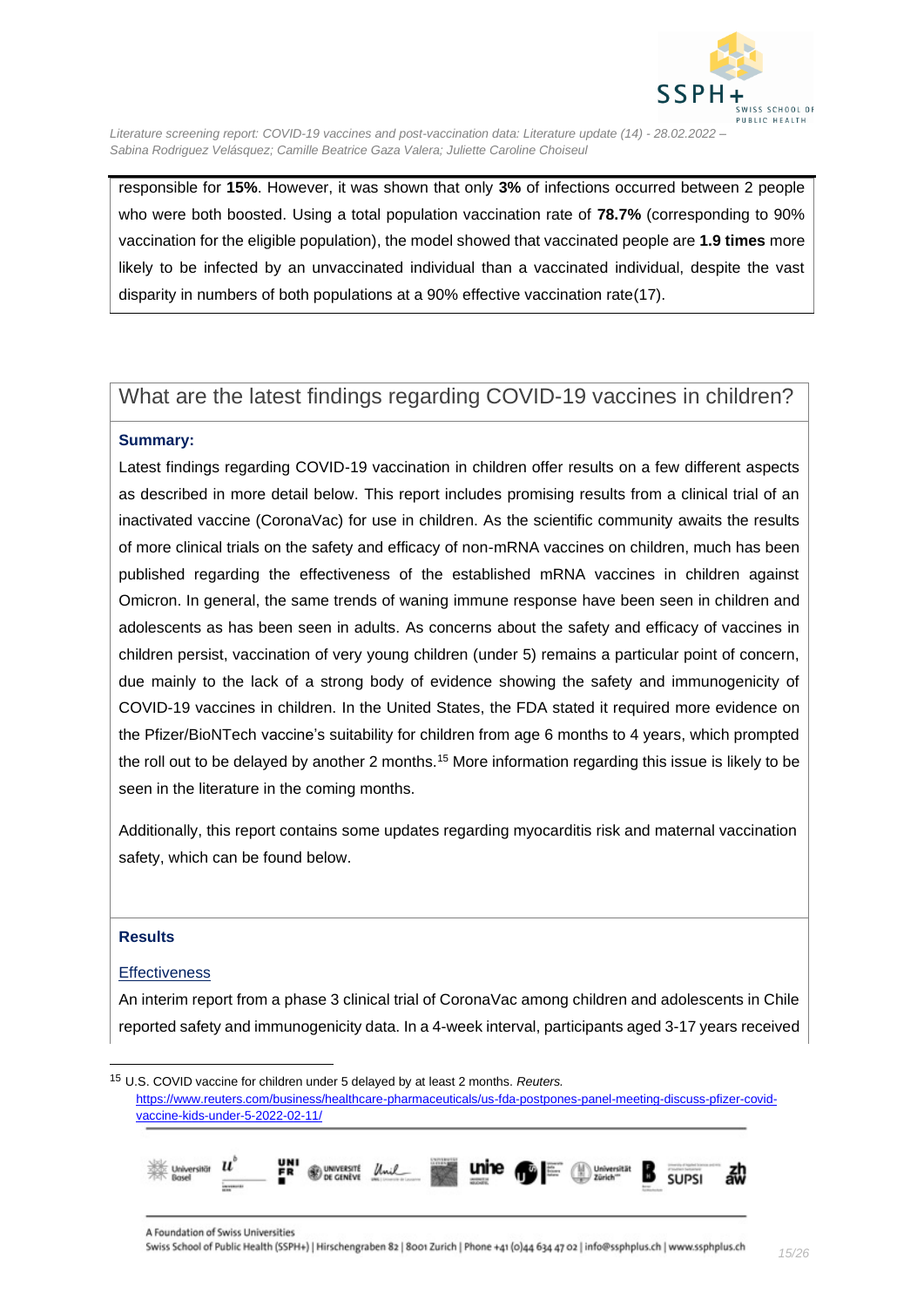

two doses of the CoronaVac vaccine and were monitored for local and systemic adverse reactions[\(18\)](#page-24-6). Blood samples were taken from 148 participants for immunity analyses. These preliminary results showed promisingly low levels of adverse events, with the primary adverse reaction reported being mild. No age group showed rates of systemic reactions at higher than **2.2%.** Systemic adverse events immediately after injection occurred in less than **1%** of participants in the 3-11 years age group. Additionally, adolescents appeared to have marginally higher rates of adverse events than children aged 3-11 years. 4 weeks post-vaccination, significant increases in total and neutralizing antibodies against SARS-CoV-2 were observed, and significant neutralizing capacity was observed in plasma from the 3-11 age group and the 12-17 age group. Significant T-cell activation was also observed 4 weeks after the second dose. Notably, a reduced neutralization response was observed against the Delta and Omicron variants, as compared to the D614G variant, which is expected of the Omicron variant, in particular. This study has added value in its inclusion of children as young as 3 years, a group for which there is little safety and immunogenicity data for most vaccines[\(18\)](#page-24-6).

#### <span id="page-15-0"></span>**Myocarditis**

A narrative review which used a combination of databases such as PubMed and reporting systems such as VAERS to search for and synthesize information regarding cardiovascular adverse events after vaccination [\(19\)](#page-24-7). This review looked at a variety of potential adverse events, ranging from myocarditis and pericarditis to vaccine-induced thrombotic thrombocytopenia (VITT) and Takotsubo cardiomyopathy. Ultimately, the review concluded that the overall incidence rate for all the reported event was very rare. The review also asserts that adverse event reports from early in 2021 may have been influenced by the fact that only elderly and high-risk populations received the vaccine first. These populations already have a higher prevalence of some cardiac events such as arrythmia. Though the review found a consistently higher prevalence of VITT and myocarditis in younger populations, a causal relationship is unclear. The review concluded that the benefits of vaccination outweigh the risks.[\(19\)](#page-24-7)

Another study on myocarditis, however, came to a differing conclusion than the previous one. A study in the US was conducted with 2 aims in mind: to stratify the existing myocarditis/pericarditis data in young populations by age and vaccination dose, and to conduct a risk benefit analysis to weigh the benefits of one or two doses of vaccines[\(20\)](#page-24-8). As young males are more likely to suffer from myocarditis after vaccination, the results of this analysis mainly focus on this demographic. The total number of cases of either myocarditis or pericarditis was **253**, including 129 after the 1st dose

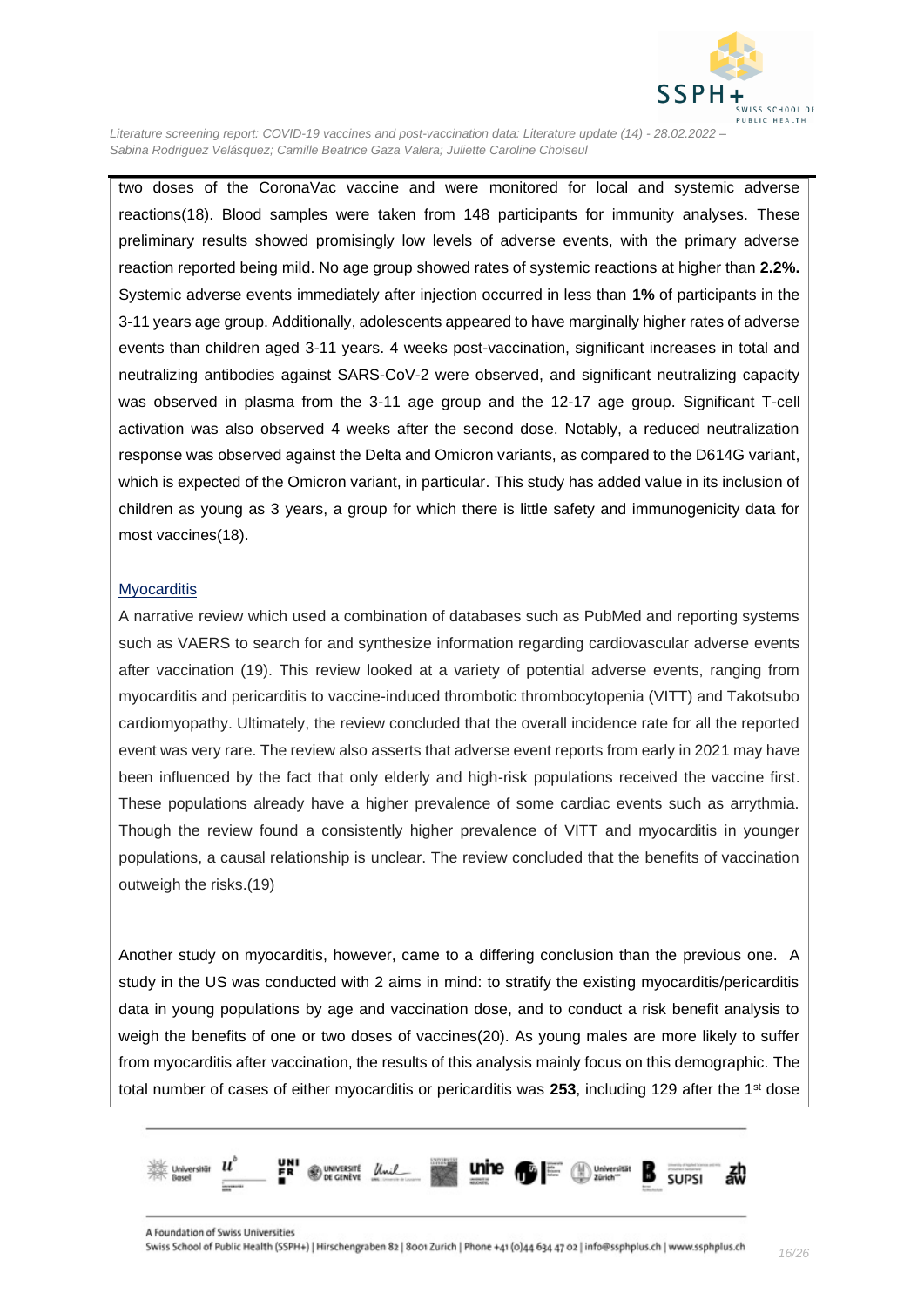

and 124 after the second dose. **86.9%** of these cases were hospitalized. Incidence rates per million after two doses in males aged 12-15 years was **162.2** while for males aged 16-17 years it was **93.** After conducting a risk-benefit analysis weighing myocarditis risk against COVID-19 hospitalization due to the Delta variant, the 2 dose vaccine schedule was not seen to be favorable for all demographics in the youth age group. [\(20\)](#page-24-8).

#### Maternal Vaccination

A systematic review of literature regarding pregnant or lactating people who received one or more doses of a COVID-19 vaccine selected 23 studies [\(21\)](#page-24-9).

Findings from these studies showed increased placental transfer ratios in cord blood were associated with an increased time interval between the first dose of the vaccine to delivery, suggesting that vaccination earlier in pregnancy may maximize the protection conferred to the fetus. Pregnant and lactating individuals appeared to experience adverse events at a rate consistent with the general population, with no increased risk of adverse outcomes specific to obstetrics or neonatology. In the one study that examined the effectiveness of covid vaccines in pregnancy, vaccinated pregnant patients were less likely to be infected than unvaccinated patients before delivery. This review provides reassuring evidence of the safety and immunogenicity of vaccination in pregnant and lactating people [\(21\)](#page-24-9).

### <span id="page-16-0"></span>What are the latest updates on SARS-CoV-2 vaccine candidates?

#### **Summary:**

Although multiple COVID-19 vaccines currently exist in the market, the production of safe, efficient, and affordable COVID-19 vaccines in low- and middle-income countries is needed to stop the transmission of SARS-CoV-2. Currently, various countries are aiming to produce and develop their safe and effective vaccines. Apart from the 8 WHO EUL approved vaccines, numerous vaccine candidates such as Sputnik V, Clover/ SCB-2019, CHO Cell/ NVSI-06-07, CureVac, SOBERANA/ ABDALA, AD5-nCoV/ CanSino, AKS-425, NDV-HXP-S, and CoviVac have shown promising results in their immunogenicity, tolerability, and efficacy. A short summary of the results and news on new and ongoing clinical trials is found down below.

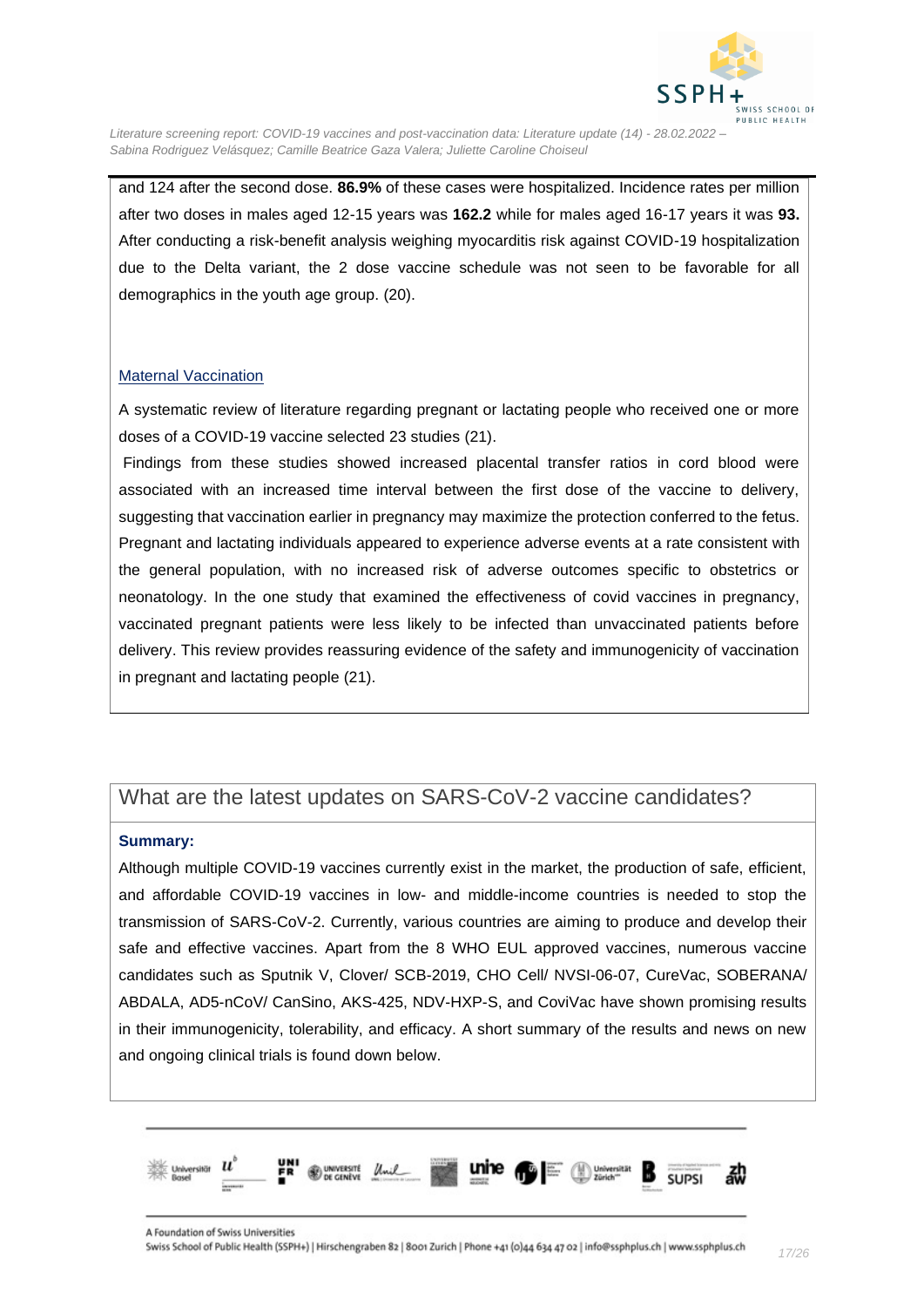

#### **Results:**

#### <span id="page-17-0"></span>Sputnik V/ Sputnik Light:

Results on the neutralizing activity of vaccinated sera against Omicron have demonstrated that multiple COVID-19 vaccines have experienced a decrease in neutralization and effectiveness against this new variant of concern. A similar decrease has been noted in the neutralization capacity of the Russian COVID-19 vaccine, Sputnik V. A study evaluating the neutralizing activity of sera against Omicron (B.1.1.529) variant compared to the wild-type virus in individuals vaccinated with two doses of Sputnik V or BNT162b2. In this study, a total of 31 individuals vaccinated with two doses of Sputnik V and 51 samples from 17 individuals vaccinated with two doses of BNT162b2 were included in the analysis of neutralizing antibodies. Based on the results, the levels of IgG between the Sputnik V and BNT162b2 groups was comparable, although the IgG dynamic over time was different [\(22\)](#page-24-10). In individuals who received the Sputnik V vaccine, the IgG levels remained stable over time, while the sample for BNT162b2 participants peaked in the second week following full vaccination and significantly decreased at 3 and 6 months timepoints [\(22\)](#page-24-10). When analysing the neutralizing antibodies for Omicron, an **8.1-fold decrease** in neutralizing antibodies compared to the wild type for the Sputnik V vaccine and a **21.4-fold decrease** for the BNT162b2 vaccine was observed [\(22\)](#page-24-10). After stratifying the results by time period after receiving the second dose of vaccines, a decrease in neutralizing antibodies for receiving the second dose of the Sputnik V vaccine less than 3 months ago of **7.6-fold** was reported leading to **80%** detectable IgG levels in the participants' samples [\(22\)](#page-24-10). Samples from individuals vaccinated with the second dose of Sputnik V 3 to 6 months ago had a **8.8-fold decrease** in neutralizing antibodies with a total of **68.8%** of samples with detectable IgG levels [\(22\)](#page-24-10). On the other hand, individuals who received the second dose of the BNT162b2 vaccine less than 2 weeks ago had a **20.3-fold decrease** in neutralizing antibodies for Omicron compared to the wild type, while 3 and 6 months after receiving the second dose had a **19- and 25.3-fold decrease** in neutralizing antibodies, respectively [\(22\)](#page-24-10). Overall, the results showed that participants vaccinated with Sputnik V had a decrease in neutralizing antibodies; however, the IgG levels remained slightly higher in Sputnik V vaccinated individuals than participants vaccinated with BNT162b2 [\(22\)](#page-24-10).

#### <span id="page-17-1"></span>Clover/ SCB-2019

The SCB-2019 (CpG/Alum) is a two dose COVID-19 vaccine candidate developed by Clover Biopharmaceuticals that uses the Trimer-Tag technology platform. Recently, the company published promising preliminary results of its phase 2/3 trial on the efficacy of the adjuvanted subunit protein vaccine [\(23\)](#page-24-11). The ongoing phase 2 and 3 double-blind, placebo-controlled trials was performed in healthy adults aged 18 years and older with a total of 30128 participants enrolled and assigned to

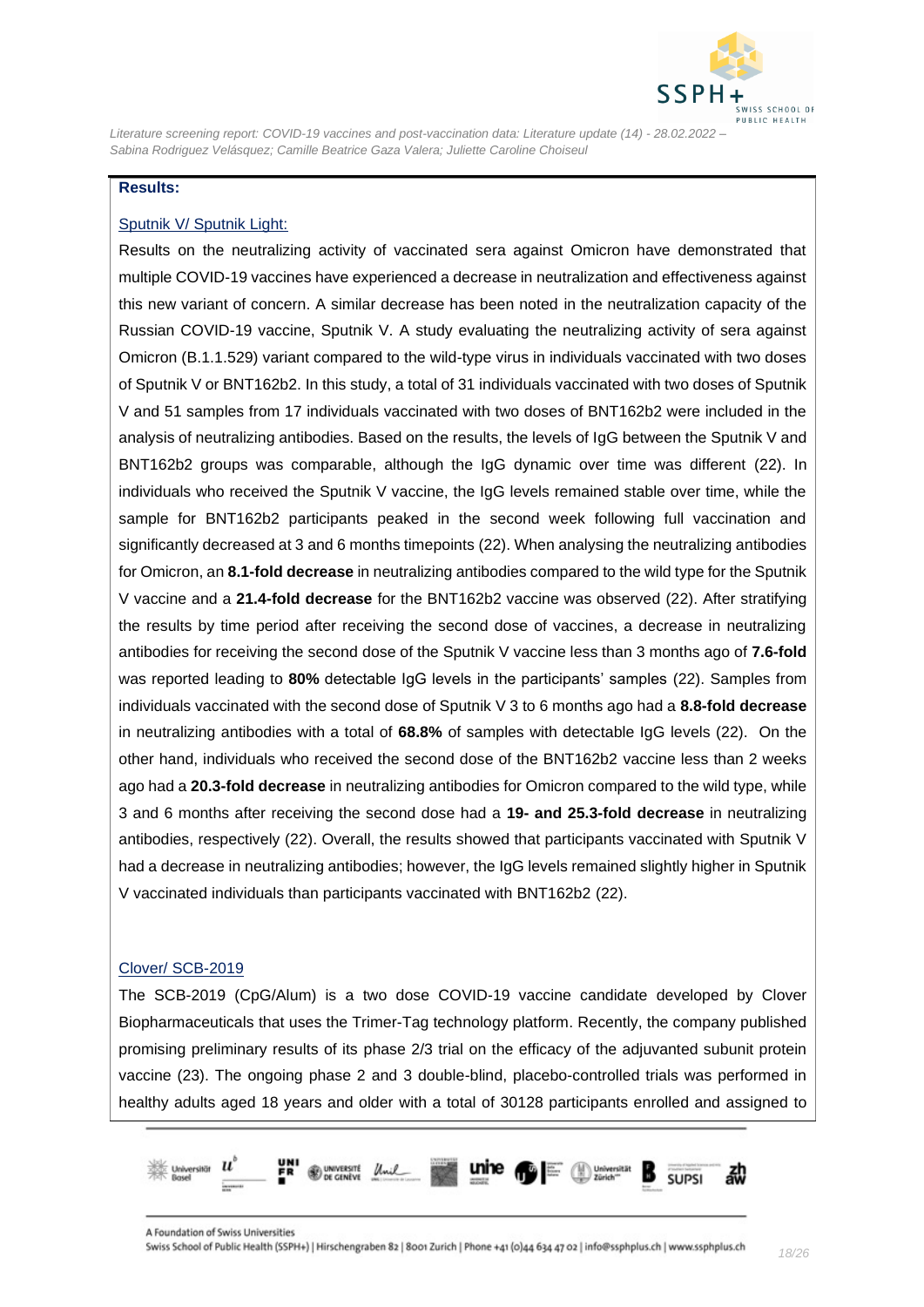

their first vaccinee. Based on the results, the vaccine efficacy against any severity COVID-19 was of **67.2% (95.72% CI, 54.3-76.8)**, **83.7% (97.86% CI, 55.9-95.4)** against moderate-to-severe COVID-19, and **100% (97.86% CI, 25.3-100)** against severe COVID-19 [\(23\)](#page-24-11). All of the COVID-19 cases reported during the clinical trial were caused by virus variants, allowing for the calculation of efficacy against the Delta, Gamma, and Mu variants. The vaccine candidate was **78.7% (95% CI, 57.3-90.4)**  efficacious against Delta, **91.8% (95% CI, 44.9-99.8)** for Gamma, and **58.6% (95% CI, 13.3-81.5)** for Mu [\(23\)](#page-24-11). In regard to reactogenicity, no safety issues were reported in the follow-up period, although mild-to-moderate solicited local and systemic adverse events were reported in both groups (experimental and placebo) [\(23\)](#page-24-11). Overall, two doses of the vaccine candidate SCB-2019 vaccine provided notable protection against COVID-19 and the Delta variant.

At the beginning of this year, Clove Biopharmaceutical announced the development of a universal COVID-19 vaccine booster plan to support the global use of its COVID-19 vaccine candidate SCB-2019 (CpG 1018/Alum) [\(24\)](#page-24-12). Based on preliminary results, the vaccine candidate induced at least **3 fold higher neutralizing antibodies** compared to AstraZeneca's COVID-19 vaccine in people previously receiving two doses of AstraZeneca's vaccine [\(24\)](#page-24-12). With the promising results, the regulatory submission for SCB-2019 are expected to include booster data and be completed in mid-2022 for the China NMPA, WHO, and EMA, with the product launch commencing thereafter [\(24\)](#page-24-12).

#### <span id="page-18-0"></span>CHO Cell/ NVSI-06-07

The NVSI-06-07 (CHO Cells) COVID-19 vaccine candidate is a recombinant protein vaccine that has previously shown promising results in its reactogenicity and efficacy against COVID-19. In a recent study evaluating the safety and efficacy of heterologous booster vaccination, the administration of a booster dose of NVSI-06-08 in BBIBP-CorV (SinoPharm) primed individuals demonstrated to be well tolerated and induce a strong humoral immunity in individuals previously vaccinated with SinoPharm [\(25\)](#page-25-0). In this exploratory study, a total of five BBIBP-CorV-primed volunteers received the NVSI-06-08 booster dose to evaluate the safety and efficacy of this heterologous vaccination schedule. Based on the results, the homologous-vaccination group (received three doses of SinoPharm) had a geometric mean antibody titer (GMT) of **345.8 GMT**, whereas the heterologous-vaccination group who received the NVSI-06-08 vaccine as a booster had a GMT of **1133.6** [\(25\)](#page-25-0). In other words, the heterologous vaccination had a **3.28-fold increase** in antibody titers. Although these results suggest that the NVSI-06-08 heterologous vaccination might induce a stronger humoral immunity, the study sample is quite small (only five participants) making the results hard generalize to the overall population; nevertheless, the results remain promising and encourage further investigation.

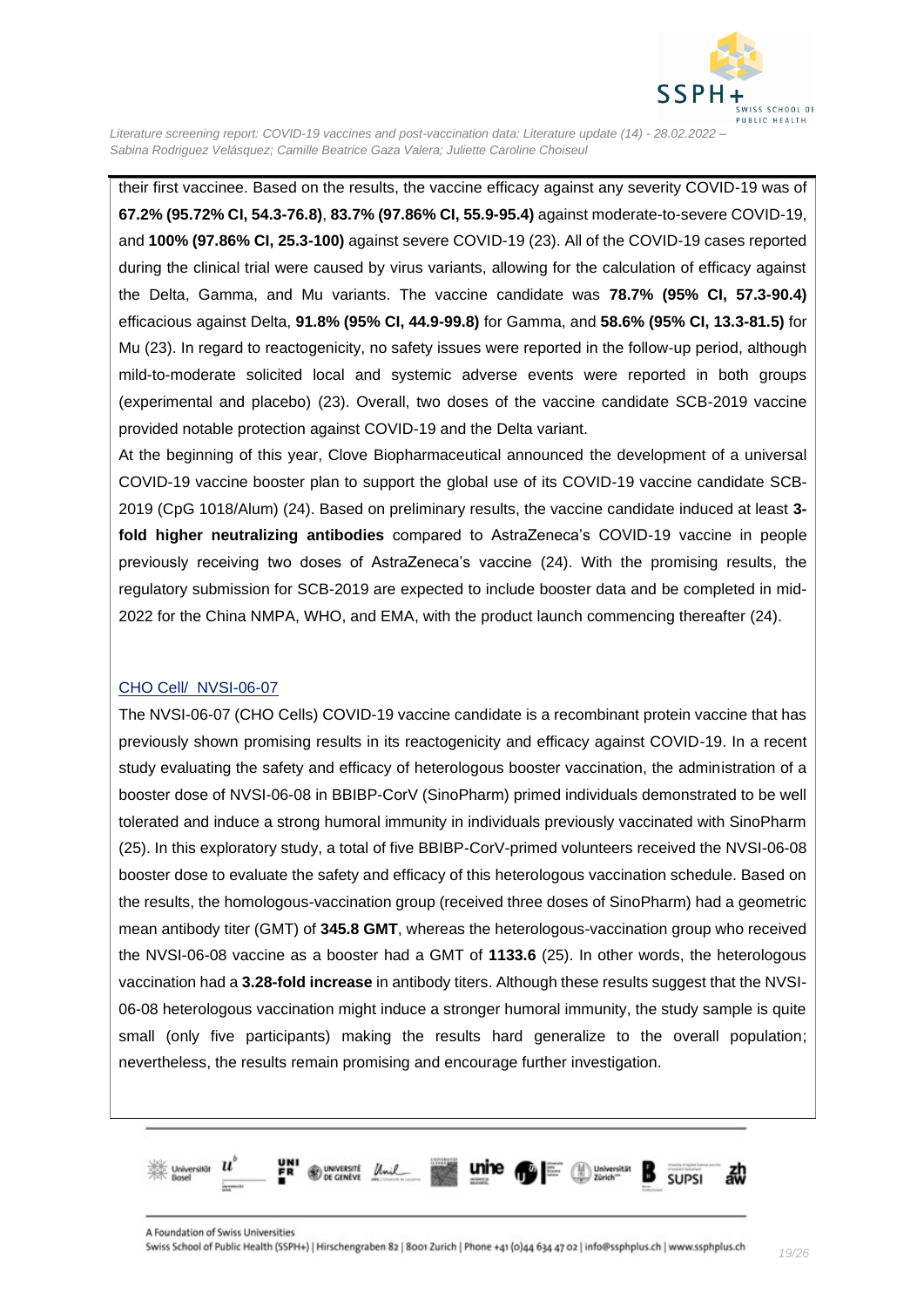

#### <span id="page-19-0"></span>CureVac

After withdrawal of the first-generation COVID-19 vaccines, no further data on CureVac's secondgeneration vaccines are available by the time of writing this report.

#### <span id="page-19-1"></span>SOBERANA/ABDALA

The SOBERANA 02 COVID-19 vaccine candidate is a recombinant RB protein conjugated to the tetanus toxoid. During Phase I and Phase IIa trials the safety, reactogenicity, and immunogenicity of the candidate vaccine was assessed in adults 19-59 years of age and compared in a three-dose homologous or heterologous schedule. After an interim analysis, the 25 μg dose and the heterologous schedule were selected to move forward. Recently, the preliminary result of the Phase IIb clinical trial evaluating the immunogenicity, safety and reactogenicity of the two dose SOBERANA 02 vaccine with a third heterologous dose of the SOBERANA Plus vaccine were made available [\(26\)](#page-25-1). During the Phase IIb trial, a total of 948 individuals were recruited of which 810 were included in the study. While assessing the immune response of the participants, the proportion of participants with a **4-fold increase or higher** in anti-RBD IgG concentration was significantly different in the vaccine group (**20%**) and the placebo group (**3.8%**) after the first dose. This further increased to **76.3% (median 26.5 AU/mL)** after the second dose and to **96.8% (median 122.2 AU/mL)** after the third dose in the vaccine group [\(26\)](#page-25-1). When evaluating the neutralizing antibodies after two and three doses, a statistically significant increase of **3.3-fold increase** (219.6 GMT; 95% CI, 179.5-268.8) was observed after the third heterologous dose in comparison to the second dose [\(26\)](#page-25-1). An additional analysis of neutralization against SARS-CoV-2 variants was performed in 18 participants that completed the vaccination schedule. The geometric mean titer against Alpha, Delta, and Beta variants was **339 (95% CI, 277.3-414.4), 156.7 (95% CI, 1224.6-200.6), and 51.4 (95% CI 31.23-84.49)**, respectively [\(26\)](#page-25-1). Regarding the safety and reactogenicity of the vaccine, the vaccine was well tolerated and safe in adults aged 19-80 years old [\(26\)](#page-25-1).

#### <span id="page-19-2"></span>Ad5V-nCoV/ Convidecia/ CanSino

The AD5-nCOV (Convidecia) vaccine is a single-dose viral vector COVID-19 vaccine developed by CanoSino Biologics. In phase 3 trials, the one-shot vaccine had an effectiveness of 57.5% in preventing symptomatic disease making the results fall behind other COVID-19 vaccines [\(27\)](#page-25-2). Due to the increased infectivity and transmissibility of new variants of concerns, the current vaccines have led to lower vaccine protection encouraging multiple countries and governments to administer homologous and heterologous booster doses. A recently published study evaluating the safety and immunogenicity of the recombinant vaccine AD5-nCOV as a heterologous booster observed that

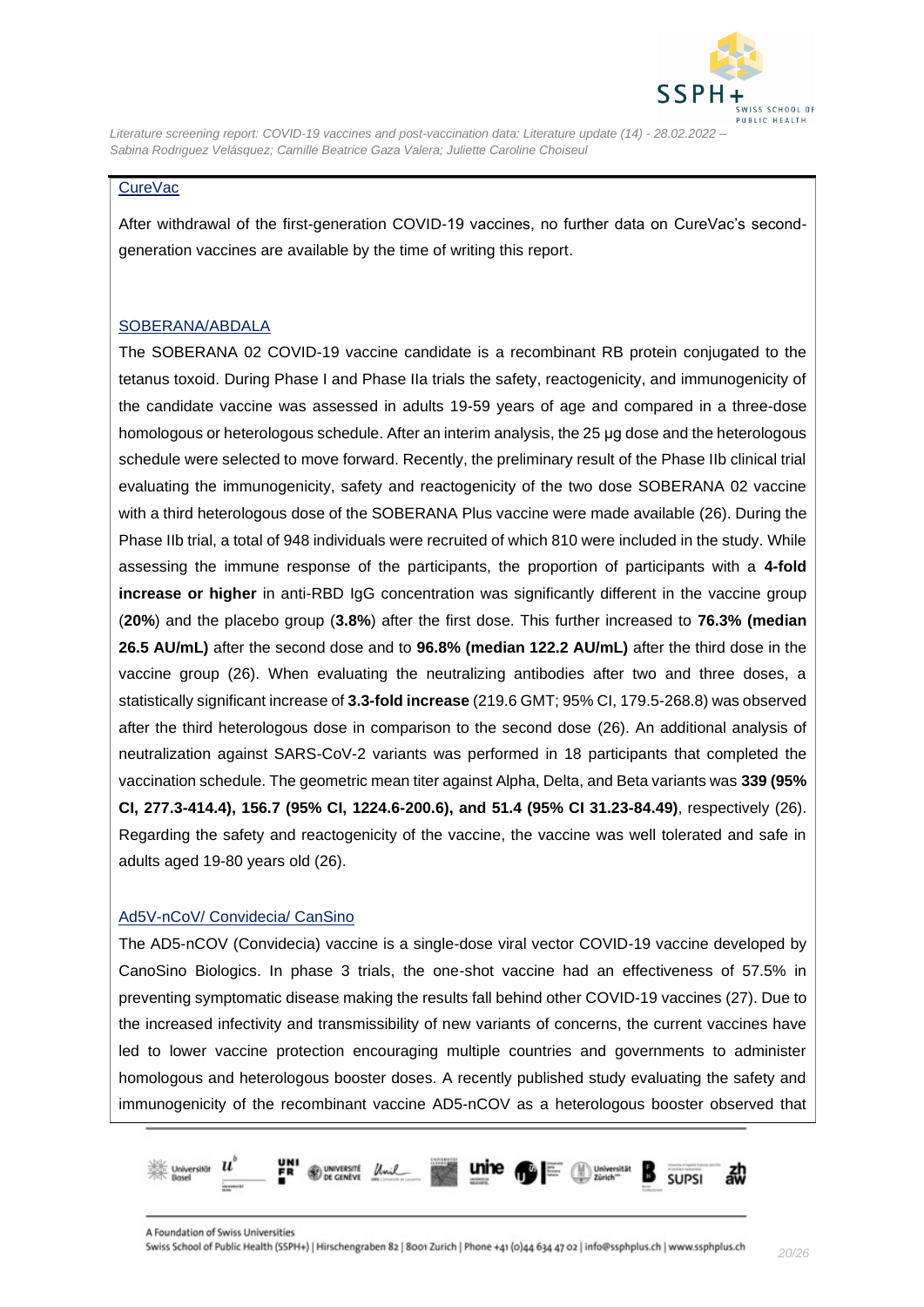

heterologous boosting with AD5-nCOV following the initial vaccination with CoronaVac was safe and even more immunogenic than the homologous boosting [\(28\)](#page-25-3). In this phase 4 clinical trial, a total of 300 participants were enrolled and assigned to Group A (primed with two doses of CoronaVac and AD5-nCOV as booster), Group B (primed with two doses of CoronaVac and CoronaVac as booster), Group C (one dose of CoronaVac and second dose of AD5-nCOV), and Group D (two doses of CoronaVac). The preliminary safety results indicated that the **heterologous boosting with Convidecia** following one or two doses of CoronaVac was **safe**, despite the higher reactogenicity than the homologous boosting [\(28\)](#page-25-3). When analysing the neutralizing antibody responses against the wild-type virus, the heterologous groups (Group A and C) had **higher neutralizing antibodies** than the homologous groups (Group B and D). The heterologous booster dose led to a geometric mean fold increase (GMFI) of **78.3** in neutralizing antibodies, while the homologous booster led to a GMFI of **15.2** [\(28\)](#page-25-3). Similar results were seen in the two dose groups, where the heterologous doses led to a GMFI of **25.7** and the homologous doses led to a GMFI of **6.2** [\(28\)](#page-25-3). In line with the results of the neutralizing antibody titers against the wild-type virus, the **heterologous booster doses elicited significantly higher RBD-binding IgG than homologous boosting** [\(28\)](#page-25-3). Regarding the neutralizing antibody responses against the Delta variant, the neutralizing antibody GMTs against SARS-CoV-2 Delta variant were significantly increased at day 14 after the booster in all groups; nevertheless, the heterologous vaccination with Convidecia induced a significantly higher neutralizing antibody levels than homologous immunization with CoronaVac [\(28\)](#page-25-3). In addition, the study quantified virus-specific T cell responses by measuring the secretion of interferon (IFN)-γ. An increased level of IFN- γ was observed across all treatment groups at 14 days after the booster doses. In Group A, participants had a median IFN-γ+ spot counts of **65 per 106 PBMCs** (IQR: 40-135) compared with a count of **60 per 106 PBMCs** (IQR: 20-170) in Group B [\(28\)](#page-25-3). Overall, the administration of AD5-nCOV as a booster dose was safe and highly immunogenic when compared to the CoronaVac homologous administration.

#### <span id="page-20-0"></span>AKS-452

The AKS-452 is a recombinant fusion protein COVID-19 subunit vaccine comprising an Fc fusion protein of the SARS-CoV-2 viral spike protein receptor binding domain. Recently, the phase I interim results of the clinical trial study aiming to evaluate the dose-finding and safety of the candidate vaccine were made available to the public [\(29\)](#page-25-4). The phase I study was conducted in 60 healthy adults aged 18 to 65 years old and tested the administration of one or two doses 28 days apart of 22.5 µg, 45 µg, or 90 µg of the AKS-452 vaccine (total of six cohorts of 10 participants each) [\(29\)](#page-25-4). Based on the safety assessment results, none of the participants in all six cohorts had adverse events higher or equal to grade 3 [\(29\)](#page-25-4). As for the IgG titers and seroconversion rates, the 45 µg and 90 µg doses resulted in

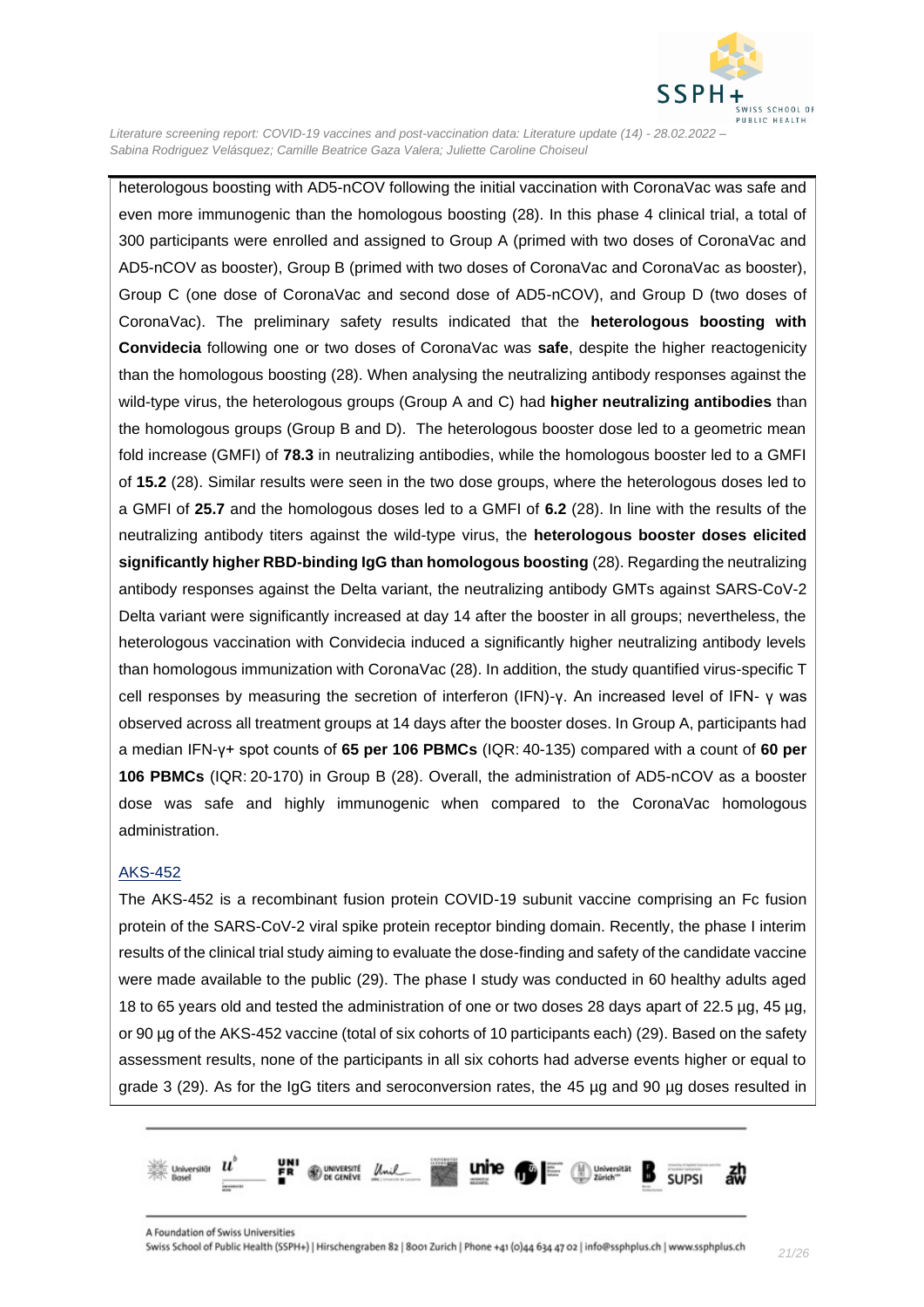

the highest significant titers, while the administration of a second dose significantly increased the titers even more than the single-dose cohorts [\(29\)](#page-25-4). The highest titers levels were registered 56 days after the administration of the doses. Overall, the safety assessment and the immunogenicity levels of the AKS-452 candidate vaccine were promising and favourable, allowing the AKS-452 COVID-19 vaccine candidate to move forward with its phase 2 initiation.

#### <span id="page-21-0"></span>NDV-HXP-S

The NDV-HXP-S vaccine is a two-dose inactivated COVID-19 candidate vaccine that uses an eggbased Newcastle disease virus (NDV) expressing the spike protein of SARS-CoV-2 and in delivered intramuscularly. The candidate vaccine is currently produced and clinically developed in Vietnam, Thailand, and Brazil, while currently undergoing phase 1/2 clinical trials. Out of the multiple ongoing trials, two of the studies have made their interim results available to the public. The first results are based on the Phase 1/2 trial in Vietnam in which a total of 120 healthy adults aged 18 through 59 years of age were randomly assigned to one of five treatments (1 μg with or without CpG1018, 3 μg alone, 10 μg alone, or placebo) [\(30\)](#page-25-5). The study aimed to assess the safety of the vaccine 56 days after vaccination and immunogenicity up to 14 days after the second vaccination. Based on the results, the most common solicited adverse events among the participants were all predominantly mild and included injection site pain or tenderness (<58%), fatigue or malaise (<22%), headache (<21%), and myalgia (<14%) [\(30\)](#page-25-5). In terms of the immune response, the 10μg formulation group had the highest response, followed by 1 μg +CpG1018, 3 μg, and 1μg formulations [\(30\)](#page-25-5). Fourteen days after the second vaccination, the geometric mean concentrations (GMC) of 50% neutralizing antibody against wild-type virus ranged from **56.07 IU/mL** for the 1 μg (95% CI, 37.01-84.94) to **246.19 IU/mL** for the 10 μg (95% CI, 151.97-398.82), with **84% to 96%** of vaccine groups attaining a ≥ 4-fold increase over baseline [\(30\)](#page-25-5). In addition, the study assessed the live virus neutralization against the B.1.617.3 (Delta) variant and found that, although the neutralizing capacity was reduced, the results remained in line with the observations for vaccines currently used. After careful analysis of the results and since the 10 μg dose had potential impact on manufacturing capacity, the 3 μg dose was selected to advance to the phase 2 trial along with a 6 μg dose.

The second phase 1 clinical trial was performed in Mexico where a total of 91 volunteers received the NDV-HXP-S vaccine prime-boost regimens via intramuscular, intranasal, or internasal followed by intramuscular routes [\(31\)](#page-25-6). The study aimed to assess the vaccine safety and immunogenicity of the different administration regimens. In the interim analysis, the vaccine was found to be safe and higher doses tested were found to be immunogenic when given intramuscularly or intranasally followed by intramuscular administration [\(31\)](#page-25-6). Overall, the vaccine showed to be well tolerated and immunogenic, allowing it to move to further clinical trials.

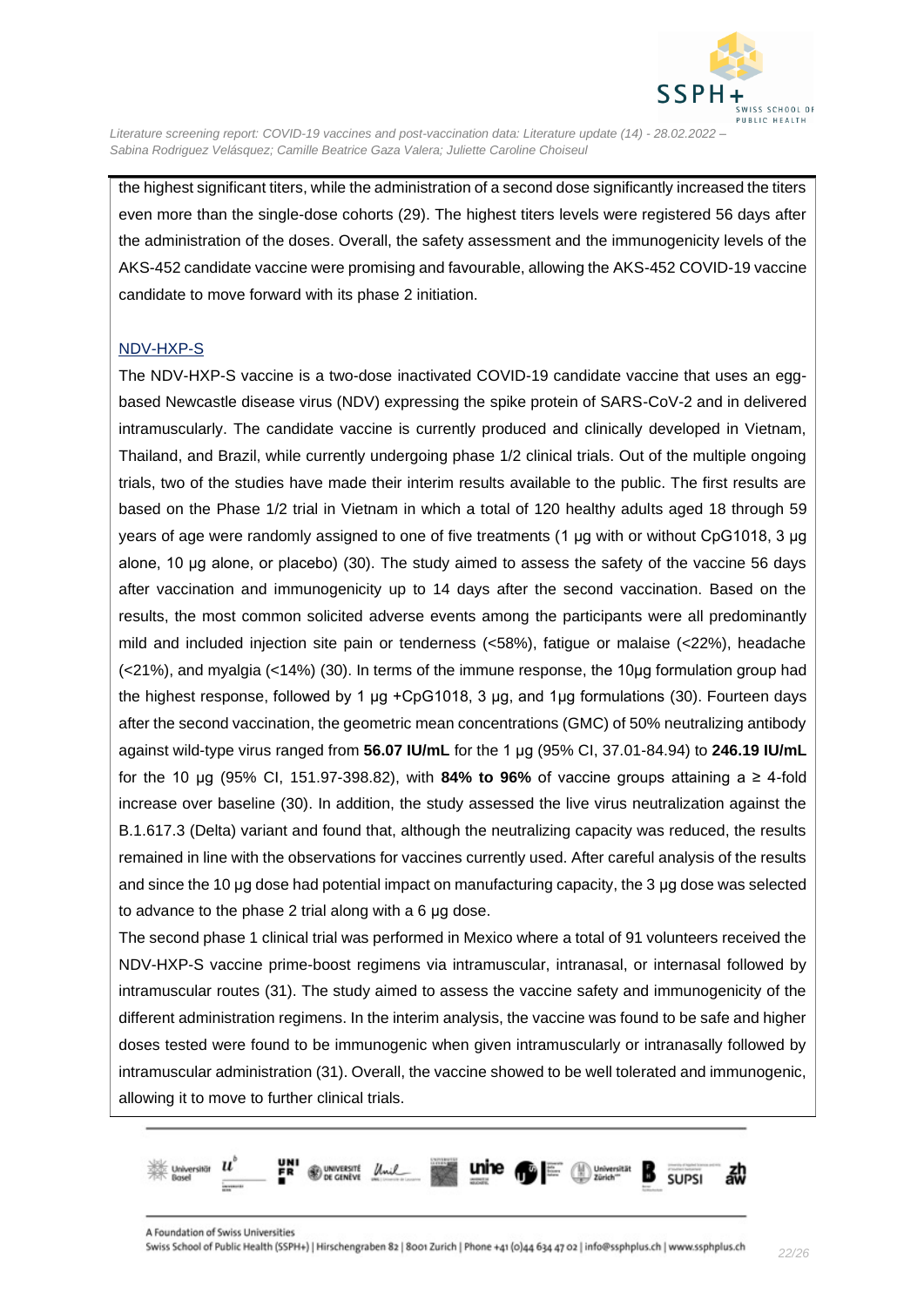

#### <span id="page-22-0"></span>**CoviVac**

The CoviVac COVID-19 vaccine is a two-dose inactivated whole virion candidate vaccine that has previously not shown allergenic properties in rodents and nonhumans primates in preclinical trials. The vaccine has moved towards clinically testing the vaccine in human participants during its ongoing Phase 1 and Phase 2 clinical trials. Recently, preliminary results of the phase 1/2 multicenter, randomized, double-blind, placebo-controlled study were published [\(32\)](#page-25-7). The study was performed in healthy adults aged 18 to 60 years old where the safety of the vaccine was assessed in 398 volunteers while the immunogenicity was assessed in 167 volunteers. The CoviVac vaccine showed good tolerability and safety among the studied sample with no reported deaths, serious adverse events, or other significant safety issues [\(32\)](#page-25-7). In terms of immunogenicity, the seroconversion rate in participants who were negative at screening was **86.9%** [\(32\)](#page-25-7). Overall, the inactivated CoviVac showed good tolerability and safety.

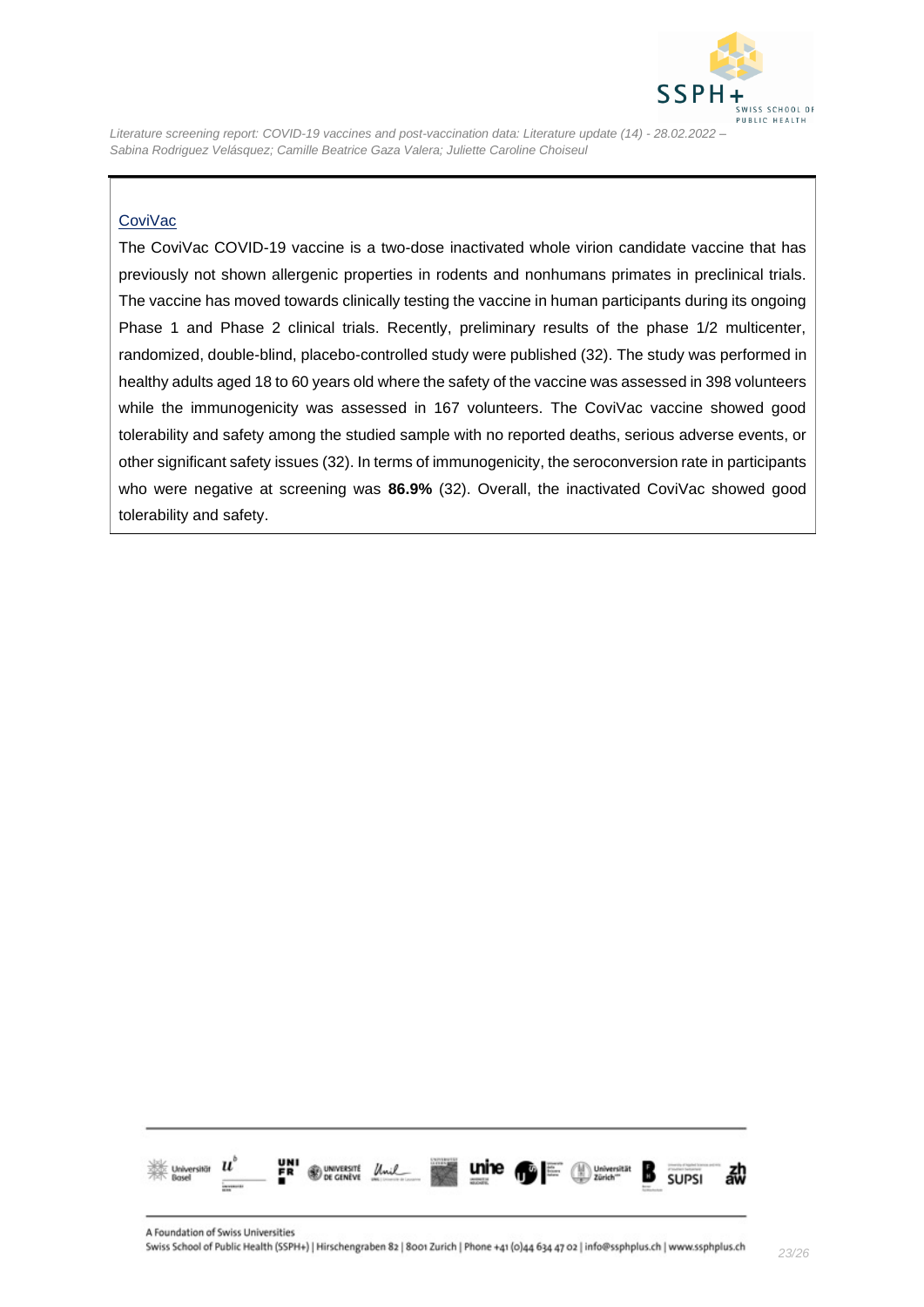

# <span id="page-23-0"></span>**References**

<span id="page-23-1"></span>1. UK Health Security Agency. SARS-CoV-2 variants of concern and variants under investigation in England - Technical briefing 35 2022 [updated 28 January. Available from: [https://assets.publishing.service.gov.uk/government/uploads/system/uploads/attachment\\_dat](https://assets.publishing.service.gov.uk/government/uploads/system/uploads/attachment_data/file/1050999/Technical-Briefing-35-28January2022.pdf) [a/file/1050999/Technical-Briefing-35-28January2022.pdf.](https://assets.publishing.service.gov.uk/government/uploads/system/uploads/attachment_data/file/1050999/Technical-Briefing-35-28January2022.pdf)

<span id="page-23-2"></span>2. Christensen P. ORJ, Long S. W., Snehal R., Davis J. J., Saavedra M. O., Reppond K., Shyer M. N.; Cambric J., Gadd R., Thakur R. M., Batajoo A., Mangham R.; Pena S., Trinh T., Kinskey J. C., Williams G., Olson R., Gollihar J., Musser J. M. Signals of Significantly Increased Vaccine Breakthrough, Decreased Hospitalization Rates, and Less Severe Disease in Patients with Coronavirus Disease 2019 Caused by the Omicron Variant of Severe Acute Respiratory Syndrome Coronavirus 2 in Houston, Texas. American journal of pathology. 2022.<https://doi.org/10.1016/j.ajpath.2022.01.007>

<span id="page-23-3"></span>3. Minka SO, Minka FH. A tabulated summary of the evidence on humoral and cellular responses to the SARS-CoV-2 Omicron VOC, as well as vaccine efficacy against this variant. Immunology Letters. 2022;243:38-43.

[https://doi.org/https://doi.org/10.1016/j.imlet.2022.02.002](https://doi.org/https:/doi.org/10.1016/j.imlet.2022.02.002)

<span id="page-23-4"></span>4. Khan K, Karim F, Cele S, San JE, Lustig G, Tegally H, et al. Omicron infection of vaccinated individuals enhances neutralizing immunity against the Delta variant. medRxiv. 2022:2021.12.27.21268439.<https://doi.org/10.1101/2021.12.27.21268439>

<span id="page-23-5"></span>5. Tenforde Mw PMMGMGAADDJTHKCJDMNMZA. Effectiveness of a Third Dose of Pfizer-BioNTech and Moderna Vaccines in Preventing COVID-19 Hospitalization Among Immunocompetent and Immunocompromised Adults - United States, August-December 2021. MMWR Morbidity and mortality weekly report. 2022;71(4):118-24. <https://doi.org/10.15585/mmwr.mm7104a2>

<span id="page-23-6"></span>6. Oster Y, Benenson S, Nir-Paz R, Buda I, Cohen MJ. The effect of a third BNT162b2 vaccine on breakthrough infections in healthcare workers: a cohort analysis. Clin Microbiol Infect. 2022.<https://doi.org/10.1016/j.cmi.2022.01.019>

<span id="page-23-7"></span>7. Monge SaR-B, Ayelén and Olmedo, Carmen and Mazagatos, Clara and Sierra, María José and Limia, Aurora and Martín-Merino, Elisa and Larrauri, Amparo and Hernán, Miguel A. The Effectiveness of mRNA Vaccine Boosters for Laboratory-Confirmed COVID-19 During a Period of Predominance of the Omicron Variant of SARS-CoV-2. 2022 [Available from: [https://ssrn.com/abstract=4035396.](https://ssrn.com/abstract=4035396)

<span id="page-23-8"></span>8. Yu X, Qi X, Cao Y, Li P, Lu L, Wang P, et al. Three doses of an inactivation-based COVID-19 vaccine induces cross-neutralizing immunity against the SARS CoV-2 Omicron variant. Emerg Microbes Infect. 2022:1-11.<https://doi.org/10.1080/22221751.2022.2044271>

<span id="page-23-9"></span>9. Ireland G, Whitaker H, Ladhani S, Baawuah F, Subbarao S, Elgohari S, et al. Serological responses and six-month trajectories to COVID-19 Comirnaty and Spikevax booster vaccine, September 2021 to January 2022, London, United Kingdom. medRxiv. 2022:2022.02.17.22271126.<https://doi.org/10.1101/2022.02.17.22271126>

<span id="page-23-10"></span>10. UK Health Security Agency. COVID-19 vaccine surveillance report - Week 8 2022 [updated 24 February Available from:

[https://assets.publishing.service.gov.uk/government/uploads/system/uploads/attachment\\_dat](https://assets.publishing.service.gov.uk/government/uploads/system/uploads/attachment_data/file/1057125/Vaccine_surveillance_report_-_week-8.pdf#page=4&zoom=100,53,180) [a/file/1057125/Vaccine\\_surveillance\\_report\\_-\\_week-8.pdf#page=4&zoom=100,53,180.](https://assets.publishing.service.gov.uk/government/uploads/system/uploads/attachment_data/file/1057125/Vaccine_surveillance_report_-_week-8.pdf#page=4&zoom=100,53,180)

<span id="page-23-11"></span>11. Bar-On YM, Goldberg Y, Mandel M, Bodenheimer O, Amir O, Freedman L, et al. Protection by 4th dose of BNT162b2 against Omicron in Israel. medRxiv. 2022:2022.02.01.22270232.<https://doi.org/10.1101/2022.02.01.22270232>

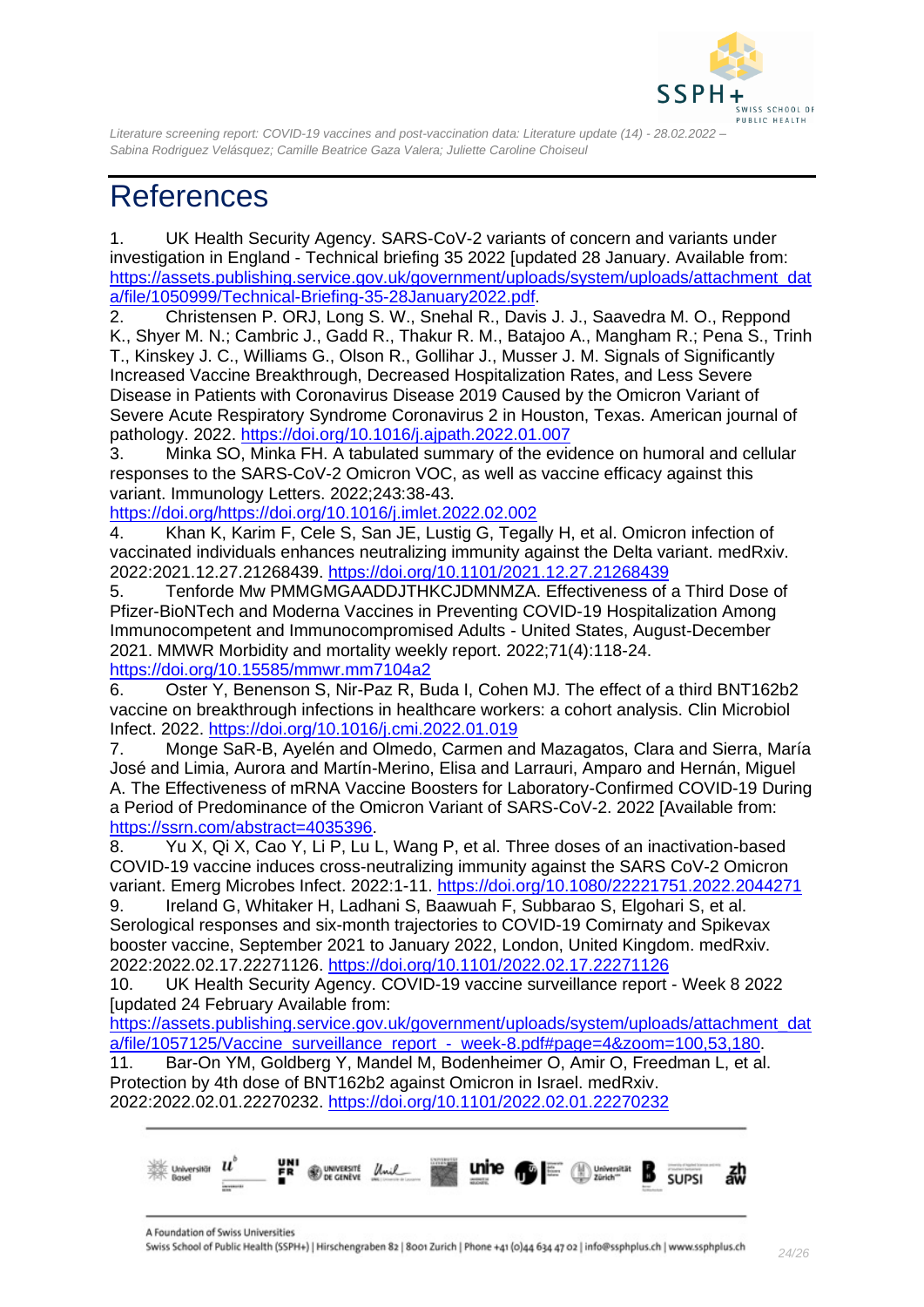

<span id="page-24-0"></span>12. Regev-Yochay G, Gonen T, Gilboa M, Mandelboim M, Indenbaum V, Amit S, et al. Fourth Dose COVID mRNA Vaccines' Immunogenicity & amp; Efficacy Against Omicron VOC. medRxiv. 2022:2022.02.15.22270948.<https://doi.org/10.1101/2022.02.15.22270948>

<span id="page-24-1"></span>13. Wang J, Deng C, Liu M, Liu Y, Li L, Huang Z, et al. Four doses of the inactivated SARS-CoV-2 vaccine redistribute humoral immune responses away from the Receptor Binding Domain. medRxiv. 2022:2022.02.19.22271215.

<https://doi.org/10.1101/2022.02.19.22271215>

<span id="page-24-2"></span>14. Backer JA, Eggink D, Andeweg SP, Veldhuijzen IK, van Maarseveen N, Vermaas K, et al. Shorter serial intervals in SARS-CoV-2 cases with Omicron BA.1 variant compared to Delta variant in the Netherlands, 13 - 26 December 2021. medRxiv.

2022:2022.01.18.22269217.<https://doi.org/10.1101/2022.01.18.22269217>

<span id="page-24-3"></span>15. Lyngse FP, Kirkeby CT, Denwood M, Christiansen LE, Mølbak K, Møller CH, et al. Transmission of SARS-CoV-2 Omicron VOC subvariants BA.1 and BA.2: Evidence from Danish Households. medRxiv. 2022:2022.01.28.22270044.

<https://doi.org/10.1101/2022.01.28.22270044>

<span id="page-24-4"></span>16. Stegger M, Edslev SM, Sieber RN, Ingham AC, Ng KL, Tang M-HE, et al. Occurrence and significance of Omicron BA.1 infection followed by BA.2 reinfection. medRxiv. 2022:2022.02.19.22271112.<https://doi.org/10.1101/2022.02.19.22271112>

<span id="page-24-5"></span>17. Watson LM. Likelihood of infecting or getting infected with COVID-19 as a function of vaccination status, as investigated with a stochastic model for New Zealand (Aotearoa) for Delta and Omicron variants. medRxiv. 2022:2021.11.28.21266967.

<https://doi.org/10.1101/2021.11.28.21266967>

<span id="page-24-6"></span>18. Soto JA, Melo-González F, Gutierrez-Vera C, Schultz BM, Berríos-Rojas RV, Rivera-Pérez D, et al. An inactivated SARS-CoV-2 vaccine is safe and induces humoral and cellular immunity against virus variants in healthy children and adolescents in Chile. medRxiv. 2022:2022.02.15.22270973.<https://doi.org/10.1101/2022.02.15.22270973>

<span id="page-24-7"></span>19. Hana D, Patel K, Roman S, Gattas B, Sofka S. Clinical Cardiovascular Adverse Events Reported Post-COVID-19 Vaccination: Are They a Real Risk? Curr Probl Cardiol. 2022;47(3):101077.<https://doi.org/10.1016/j.cpcardiol.2021.101077>

<span id="page-24-8"></span>20. Krug A, Stevenson J, Høeg TB. BNT162b2 Vaccine-Associated Myo/Pericarditis in Adolescents: A Stratified Risk-Benefit Analysis. Eur J Clin Invest. 2022:e13759. <https://doi.org/10.1111/eci.13759>

<span id="page-24-9"></span>21. Fu W, Sivajohan B, McClymont E, Albert A, Elwood C, Ogilvie G, et al. Systematic review of the safety, immunogenicity, and effectiveness of COVID-19 vaccines in pregnant and lactating individuals and their infants. Int J Gynaecol Obstet. 2022;156(3):406-17. <https://doi.org/10.1002/ijgo.14008>

<span id="page-24-10"></span>22. Lapa D, Grousova D, Matusali G, Meschi S, Colavita F, Bettini A, et al. Retention of Neutralizing response against SARS-CoV-2 Omicron variant in Sputnik V vaccinated individuals. medRxiv. 2022:2022.01.15.22269335.

<https://doi.org/10.1101/2022.01.15.22269335>

<span id="page-24-11"></span>23. Bravo L, Smolenov I, Han HH, Li P, Hosain R, Rockhold F, et al. Efficacy of the adjuvanted subunit protein COVID-19 vaccine, SCB-2019: a phase 2 and 3 multicentre, double-blind, randomised, placebo-controlled trial. The Lancet. 2022;399(10323):461-72. [https://doi.org/10.1016/S0140-6736\(22\)00055-1](https://doi.org/10.1016/S0140-6736(22)00055-1)

<span id="page-24-12"></span>24. Clover Provides Coroporate Update and 2022 Priorities [press release]. 14 February 2022. [https://ir.cloverbiopharma.com/news-releases/news-release-details/clover-provides](https://ir.cloverbiopharma.com/news-releases/news-release-details/clover-provides-corporate-update-and-2022-priorities)[corporate-update-and-2022-priorities.](https://ir.cloverbiopharma.com/news-releases/news-release-details/clover-provides-corporate-update-and-2022-priorities)